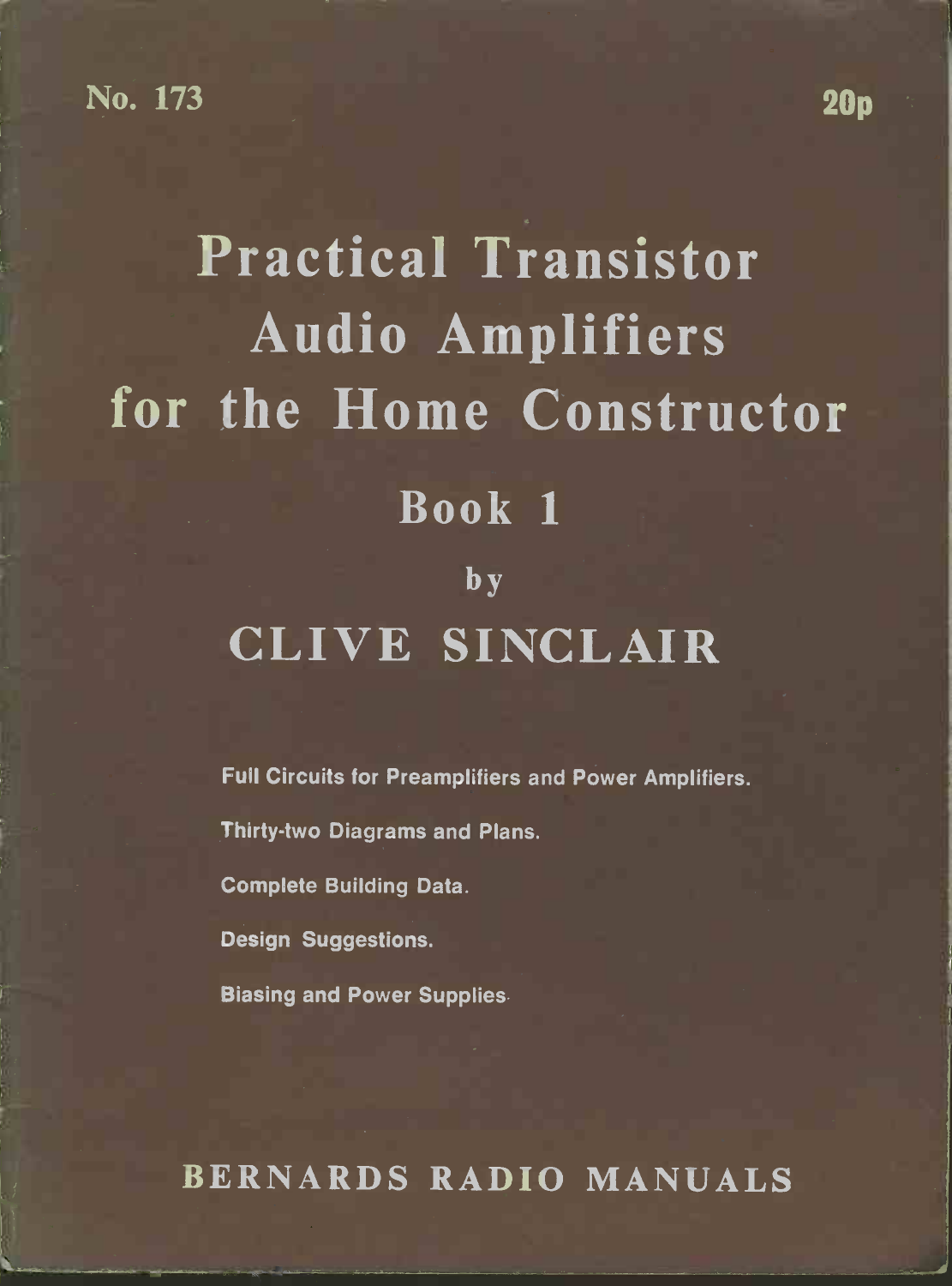# Practical Transistor Audio Amplifiers for the Home Constructor

## Book 1

## by the contract of the contract of the contract of the contract of the contract of the contract of the contract of the contract of the contract of the contract of the contract of the contract of the contract of the contrac

## CLIVE SINCLAIR

THE VILLED FORCE PART OF HIM CALL TIME TO SAY AND TO BUILDING and the first state of the state of the state of the state of the state of the state of the state of the state

and column them.c.t

**THE THE ENERGY OF THE TIME IS A PROPERTY OF A SET OF THE PARTY OF THE PARTY OF THE PARTY OF THE PARTY OF THE** 

BERNARDS (PUBLISHERS) LTD. WESTERN GATE LONDON W.6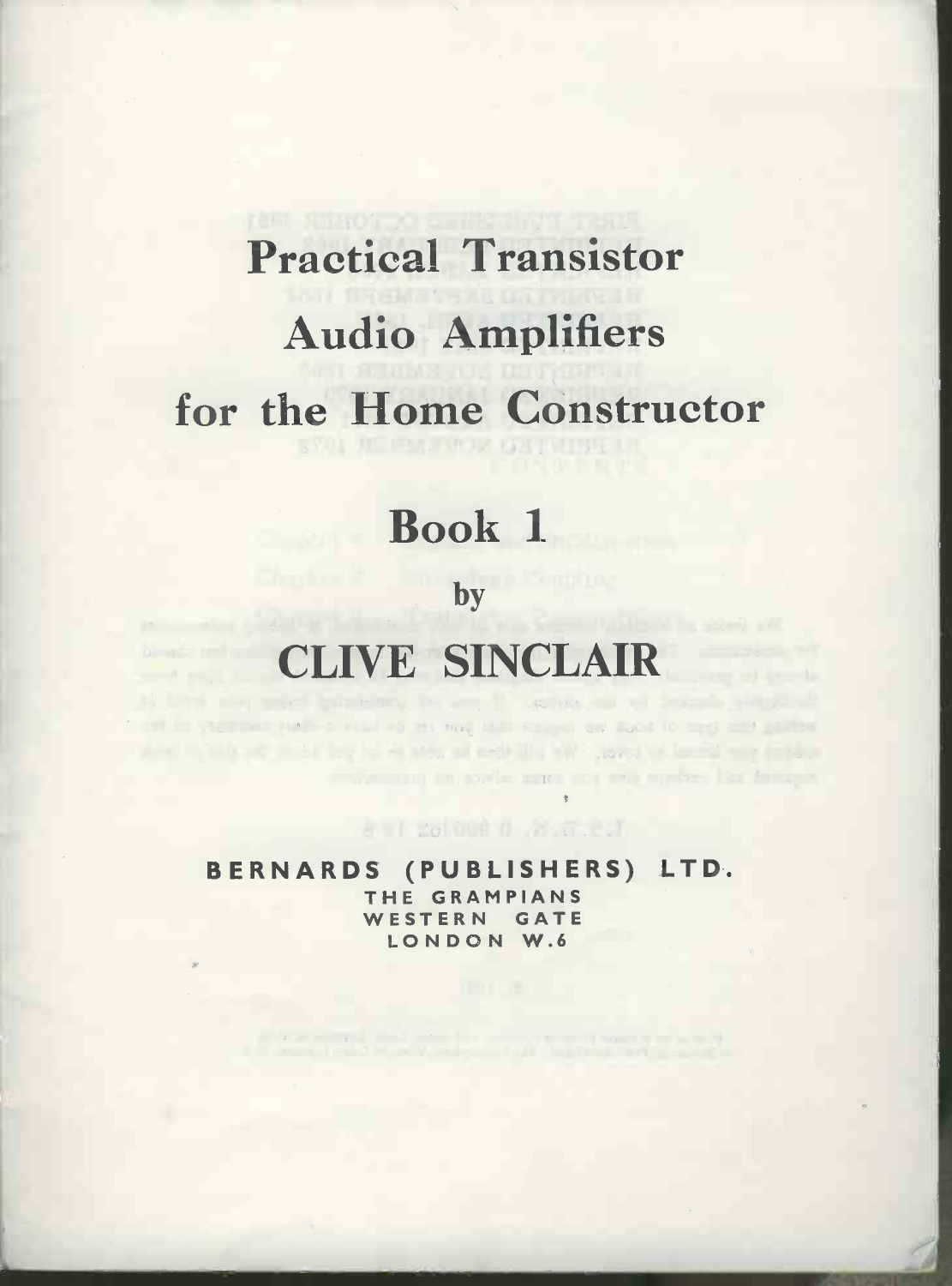FIRST PUBLISHED OCTOBER 1961 REPRINTED FEBRUARY 1962 REPRINTED MARCH 1963 REPRINTED SEPTEMBER 1964 REPRINTED APRIL 1965 REPRINTED MAY 1967 REPRINTED NOVEMBER 1968 REPRINTED JANUARY 1970 REPRINTED AUGUST 1971 REPRINTED NOVEMBER 1972

We invite all authors, whether new or well established, to submit manuscripts for publication. The manuscripts may deal with any facet of electronics but should always be practical. Any circuit diagrams that may be included should have been thoroughly checked by the author. If you are considering trying your hand at writing this type of book we suggest that you let us have a short summary of the subject you intend to cover. We will then be able to let you know the size of book required and perhaps give you some advice on presentation.

#### I.S.B.N. 0 900162 19 8

#### © 1961

Printed by Krisson Printing Limited, 184 Acton Lane, London N.W.10 for Bernards (Publishers) Ltd., The Grampians, Western Gate, London, W.6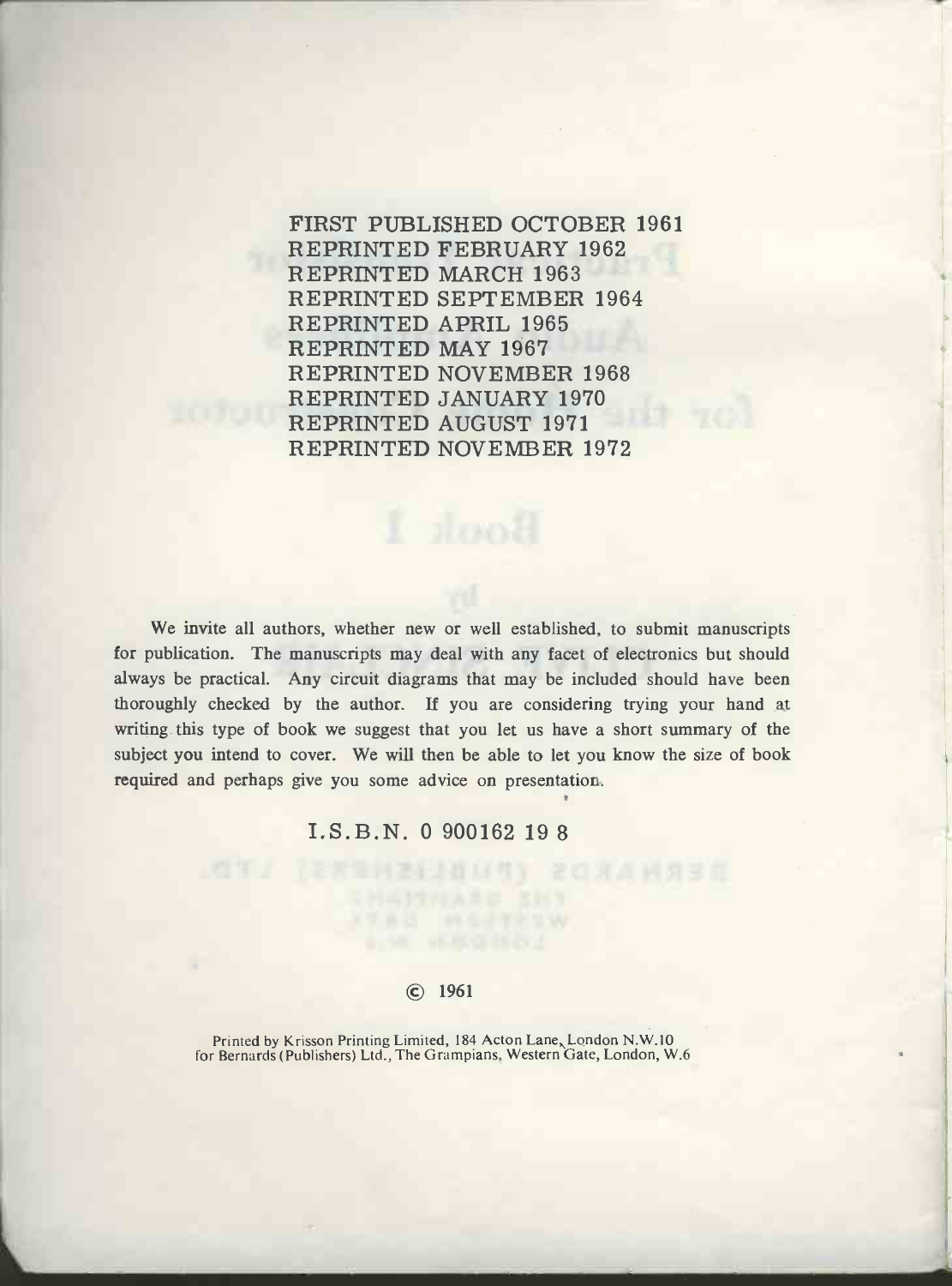$\alpha$ 

A ten de la carte pour le mais per le

The company of the product is an excellent

## CONTENTS

 $\blacksquare$  ) implies to the contract of  $\blacksquare$ 

support for a strength part are the strength

| Chapter 1 | Biasing and Stabilization       |  |
|-----------|---------------------------------|--|
| Chapter 2 | <b>Interstage Coupling</b>      |  |
| Chapter 3 | <b>Transistor Preamplifiers</b> |  |
| Chapter 4 | <b>Power Output Stages</b>      |  |
|           |                                 |  |

The search in the company of the search of the search of the search of the search of the search of the search of the search of the search of the search of the search of the search of the search of the search of the search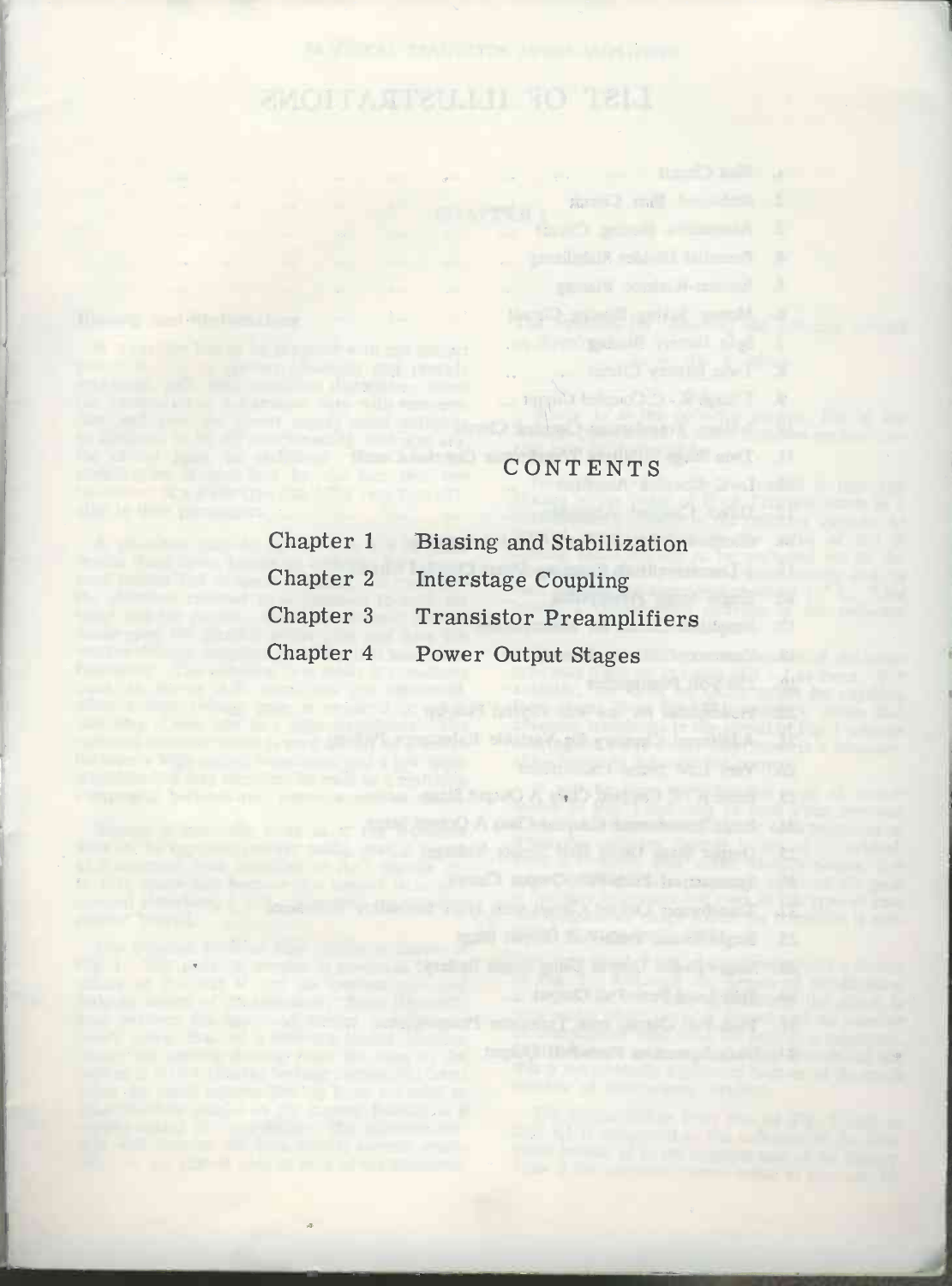## LIST OF ILLUSTRATIONS

| 1.             | <b>Bias Circuit</b><br>.                                  | $\bullet$ , $\bullet$                                                                                                                                                                                                                                                                                                                                           | $\bullet$ , $\circ \tilde{\beta}$ $\bullet$                  | Bike, will                           | $\bullet\ \pm\forall\, \vec{\bullet}$  | $\hat{\mathbf{e}} \in \hat{\mathcal{C}}_{\mathbb{R}^n}^{\times}$ | $\bullet$ $\tilde{\circ}$ , $\tilde{\circ}$ | $\cdots$                      |
|----------------|-----------------------------------------------------------|-----------------------------------------------------------------------------------------------------------------------------------------------------------------------------------------------------------------------------------------------------------------------------------------------------------------------------------------------------------------|--------------------------------------------------------------|--------------------------------------|----------------------------------------|------------------------------------------------------------------|---------------------------------------------|-------------------------------|
| 2.             | Stabilized Bias Circuit                                   | $\ddot{\phantom{0}}$                                                                                                                                                                                                                                                                                                                                            | $\mathbf{e}_\alpha \hat{\mathbf{e}}^{\alpha}_{\alpha \beta}$ | $\ddot{\phantom{1}}$                 | $\cdots$                               | $e e^{\alpha}$                                                   | $\bullet$ $\rightarrow$ $\pm$               | $p$ wile                      |
| 3.             | <b>Alternative Biasing Circuit</b>                        | .                                                                                                                                                                                                                                                                                                                                                               | .                                                            | $-25$                                | $\cdots$                               | $\epsilon\gtrsim\epsilon_{\rm c}$                                | Ne orde                                     | ه م.                          |
| 4.             | <b>Potential Divider Stabilizing</b>                      | inga Le                                                                                                                                                                                                                                                                                                                                                         | eserar                                                       | $\cdots$                             | 강 4 6                                  | $-7, -$                                                          | $\ddot{\phantom{1}}$                        |                               |
| 5.             | <b>Emitter-Resistor Biasing</b>                           | .                                                                                                                                                                                                                                                                                                                                                               | .                                                            | $\ddot{\phantom{a}}$                 | o rapo                                 | $\bullet$ $\bullet$ $\bar{\bullet}$                              | do la                                       | $\overline{\cdot}$            |
| 6.             | Money Saving Biasing Circuit                              |                                                                                                                                                                                                                                                                                                                                                                 | $\cdots$                                                     | et el si                             | $\cdots$                               | $\bullet$ $\bullet$ yr                                           | 1.11                                        | $v \leqslant n - \frac{1}{2}$ |
| 7.             | Split Battery Biasing  .                                  |                                                                                                                                                                                                                                                                                                                                                                 | $\sim$ $\sim$ $\sim$                                         | oğulla.                              | .                                      |                                                                  | $\alpha\pi(\alpha-\alpha)$                  | $\theta_{\rm eff}(\theta)$ in |
| 8.             | Twin Battery Circuit                                      | $\epsilon_{\rm 100}$                                                                                                                                                                                                                                                                                                                                            | .                                                            | .                                    | a con                                  | $\delta\neq 0$                                                   | $ -$                                        | $\cdots$                      |
| 9.             | 2-Stage R - C Coupled Circuit                             |                                                                                                                                                                                                                                                                                                                                                                 | $\ddotsc$                                                    | .                                    | .                                      | $\alpha$ , $\beta$ , $\alpha$                                    | $\cdots$                                    | $\cdots$                      |
| 10.            | 2-Stage Transformer Coupled Circuit                       |                                                                                                                                                                                                                                                                                                                                                                 |                                                              |                                      | .                                      | $\ddotsc$                                                        | $\cdots$                                    | $\sim$ $\sim$ $\sim$          |
| 11.            | Twin Stage 2-Battery Transformer Coupled Circuit          |                                                                                                                                                                                                                                                                                                                                                                 |                                                              |                                      |                                        | $\sigma^2_{\rm 121,2}$                                           | $\alpha$ on                                 | .                             |
| 12.            | L-C Coupled Amplifier                                     | $\frac{1}{2} \sum_{i=1}^{n} \frac{1}{2} \sum_{j=1}^{n} \frac{1}{2} \sum_{j=1}^{n} \frac{1}{2} \sum_{j=1}^{n} \frac{1}{2} \sum_{j=1}^{n} \frac{1}{2} \sum_{j=1}^{n} \frac{1}{2} \sum_{j=1}^{n} \frac{1}{2} \sum_{j=1}^{n} \frac{1}{2} \sum_{j=1}^{n} \frac{1}{2} \sum_{j=1}^{n} \frac{1}{2} \sum_{j=1}^{n} \frac{1}{2} \sum_{j=1}^{n} \frac{1}{2} \sum_{j=1}^{n$ |                                                              | $\alpha_{\rm eff}$ .                 | $\sigma_{\rm DM}$ is                   | Sing                                                             | $-111$                                      | .                             |
| 13.            | Direct Coupled Amplifier                                  | $\epsilon$                                                                                                                                                                                                                                                                                                                                                      | $a\bar{a}$                                                   | $\tilde{u}$ , $\tilde{u}^{\prime}$ , | 0.05                                   | $\sim 2.5$                                                       | $+ \tilde{z} +$                             | $\mathcal{C}(\mathbf{g})$ .   |
| 14.            | Common Collector Direct Coupled Amplifier                 |                                                                                                                                                                                                                                                                                                                                                                 |                                                              |                                      | .                                      | $ i\delta$                                                       | Grens                                       | 112.4                         |
| 15.            | 3-Transistor High Economy Direct Coupled Circuit          |                                                                                                                                                                                                                                                                                                                                                                 |                                                              |                                      |                                        | $\rightarrow$ 3                                                  | $\cdots$                                    | $\bullet$ + $\star$           |
| 16.            | Single Stage Preamplifier                                 | $\ddotsc$                                                                                                                                                                                                                                                                                                                                                       | $\ddotsc$                                                    | $\cdots$                             | $\bullet$ and                          | $\frac{n}{2}$ jú a                                               | $\cdots$                                    | $C$ are                       |
| 17.            | Simplified Circuit for Microphones                        |                                                                                                                                                                                                                                                                                                                                                                 | .                                                            | $\frac{1}{2}$                        | $\bullet$ now                          | $\ddot{\phantom{\phi}}$                                          | $\cdots$                                    | $\sigma^2 + \cdots$           |
| 18.            | Common Collector Preamplifier                             |                                                                                                                                                                                                                                                                                                                                                                 |                                                              | $\cdots$                             | $\ddot{\phantom{a}}$                   | $\mathbf{a}$                                                     | $\alpha$ - $\alpha$ Ta                      | $\cdots$                      |
| 19.            | 250 Volt Preamplifier                                     | $\ddot{\bullet}$                                                                                                                                                                                                                                                                                                                                                |                                                              | .                                    | .                                      | $\bullet$ of $\circ$                                             | $\cdots$                                    | .                             |
| 20.            | Preamplifier for use with Crystal Pick-up                 |                                                                                                                                                                                                                                                                                                                                                                 |                                                              | $\frac{1}{2}$                        | $\cdots$                               | .                                                                | .                                           | .                             |
| 21.            | Additional Circuitry for Variable Reluctance Pick-up      |                                                                                                                                                                                                                                                                                                                                                                 |                                                              |                                      |                                        | $\cdot \cdot \cdot$                                              | $\tilde{\eta}_i$ o - 6                      | $\bullet$ $\bullet$ $\bullet$ |
| 22.            | Very Low Noise Preamplifier                               |                                                                                                                                                                                                                                                                                                                                                                 | $\cdots$                                                     | $\frac{1}{2}$ .                      | $\ddotsc$                              | $\epsilon\approx\bar{\epsilon}/\bar{\epsilon}_0$                 | $\bullet$ out                               |                               |
| 23.            | Basic R - C Coupled Class A Output Stage                  |                                                                                                                                                                                                                                                                                                                                                                 |                                                              |                                      | $\epsilon \approx 0$                   | $\phi^*_f(\hat{\alpha}^{\vee}_i,\hat{\alpha}^{\vee}_j)$          | $e^-0.56$                                   | $e^{i\theta}$ and $e$         |
| 24.            | Basic Transformer Coupled Class A Output Stage            |                                                                                                                                                                                                                                                                                                                                                                 |                                                              |                                      | $\tilde{a}$                            | $5 - 10$                                                         | $\vec{a}^{\prime} \in \mathcal{V}_0$        | .                             |
| 25.            | Output Stage Using Half Supply Voltage                    |                                                                                                                                                                                                                                                                                                                                                                 |                                                              |                                      | inte <sub>r</sub> e                    | .                                                                | $\ddot{\bullet}$                            | s                             |
| 26.            | Symmetrical Push-Pull Output Circuit                      |                                                                                                                                                                                                                                                                                                                                                                 |                                                              | $\cdots$                             | mxeze                                  | .7.                                                              | $\alpha_1^2 \sqrt{m} \alpha_0$              | $\ddotsc$                     |
| 27.            | Transformer Output Circuit with High Secondary Resistance |                                                                                                                                                                                                                                                                                                                                                                 |                                                              |                                      |                                        |                                                                  | $-7 -$                                      | $\sim$                        |
| 28.            | Single Ended Push-Pull Output Stage                       |                                                                                                                                                                                                                                                                                                                                                                 |                                                              | $\sigma$ of a                        | $-0.00$                                | $\ddot{\phantom{a}}$                                             | $\mathbf{a} \in \mathbf{e}_1$               | .                             |
| 29.            | Single Ended Output Using Single Battery                  |                                                                                                                                                                                                                                                                                                                                                                 |                                                              | $\mathbf{e}$ and                     | $\cdots$                               | $1.14 - 1.0$                                                     | $\alpha=1/2$                                | ture .                        |
| 30.            | Split Load Push-Pull Output                               |                                                                                                                                                                                                                                                                                                                                                                 | $\ddot{\phantom{a}}$                                         | $\cdots$                             | $\mathbf{a}$ $\mathbf{a}_n \mathbf{a}$ | $e^{-\alpha}$                                                    | $+8.5$                                      | $\epsilon_{\mu}$ .            |
| 31.            | Push-Pull Output with Transistor Phase-Splitter           |                                                                                                                                                                                                                                                                                                                                                                 |                                                              |                                      | .<br>Galeria                           | $\bullet + \circ$                                                | $\cdots$                                    | $\epsilon$ .                  |
| 3 <sup>t</sup> | Transformerless Push-Pull Output                          |                                                                                                                                                                                                                                                                                                                                                                 |                                                              | $\tilde{\mu}$ and                    | $\overline{a}$                         | $e^{\lambda}$                                                    | $\ddot{\phantom{a}}$                        | 0.1008                        |
|                |                                                           |                                                                                                                                                                                                                                                                                                                                                                 |                                                              |                                      |                                        |                                                                  |                                             |                               |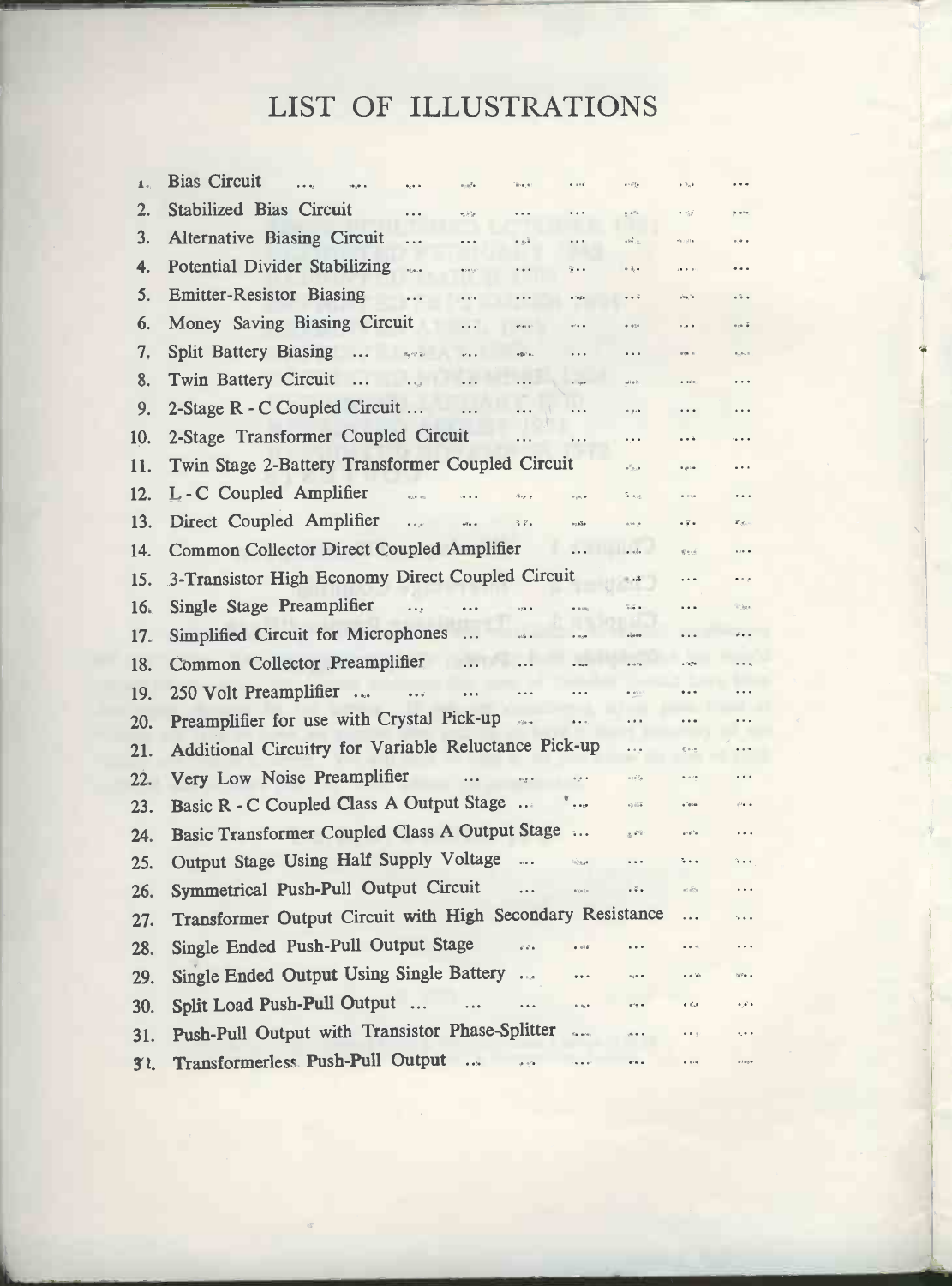# CHAPTER 1

#### Biasing and Stabilization

A transistor has to be supplied with the correct power if it is to operate efficiently and provide maximum gain with minimum distortion. Since the parameters of a transistor vary with temperature and tune the power supply must normally be designed to be self compensating, that is to say, the circuit must be stabilized. The need for stabilization is increased by the fact that two transistors of a given type can differ very consider-<br>ably in their parameters.<br>Corresponding change in the caller of B or I'co will result in a

the electrode referred to is common to both the input and the output. Since the common emitter mode gives the greatest power gain and does not involve difficult coupling problems it is used most<br>frequently. The common base mode is sometimes frequently. The common based, as far as A.F. amplifiers are concerned, example, the B of an OC71 might be anything when a high voltage gain is required or when matching a very low to a high impedance. The changing transist common collector mode is used mainly as a match between a high output impedance and a low input impedance; it may therefore be used as a matching<br>component hetween two common emitter stages and the will be seen then that the type of circuit component between two common emitter stages.

Biasing is normally done as if the transistor were in the common emitter mode, even if it acts as a common base amplifier to A.C. signals, so, to save space and because this subject is so well covered elsewhere, I will concentrate on common emitter biasing.

The simplest form of bias circuit is shown in Fig. 1. The collector current is governed by the values of R1 and V and the current gain and  $\frac{1}{12}$  and Fig. 2. Although the degree of stabilization leakage current of the transistor. Since the resistance between the base and emitter is extremely very useful where space is limited and the number small, being that of a forward biased junction<br>diode the current flowing from the base to the It also has the advantage of being economical but diode, the current flowing from the base to the emitter is  $V/R1$  plus the leakage current, the latter this is not normally significant because being the small current flowing from collector to number of components involved. base which is similar to the current flowing in a The circuit differs from that of Fig. 1 only in reverse biased junction diode. The collector current will then be the base-emitter current multiplied by the current gain or beta of the transistor.

The equation for obtaining the collector current is, therefore :

 $Ic = BV + BI'co$ 

R<sub>1</sub> Where Ic is the collector current, I'co is the leakage current and B is the common emitter current gain of the amplifier.

A transistor may be operated in any of three<br>modes these being known as common base, com-<br>mon emitter and common collector. In each case<br>for doubles for double for the set increases considerably and, in Now the trouble with this circuit is that any corresponding change in the collector current. At usually small enough to be neglected but as the temperature rises it increases considerably and, in fact, doubles for every rise of about 10° C. This causes a considerable increase in the collector current.

> The values of B for two transistors of the same type may differ by as much as 3 : 1 or more. For example, the B of an OC71 might be anything from about 20 to 70. This variation means that altering the value of R1 may result in a considerable change in the collector current.

> shown in Fig. 1 can only be used when selection is made for the value of R1 for each transistor or when the collector current is not at all critical. Such a situation may occur when a simple, low power preamplifier is required in which the gain is not very important but even in this type of case the temperature range which the transistor is sub-

> in Fig. 2. Although the degree of stabilization is insufficient for many applications the circuit is of components used must be kept to a minimum. this is not normally significant because of the small

> that  $R1$  is connected to the collector of the transistor instead of to the negative side of the battery. Now if the collector current tends to increase, for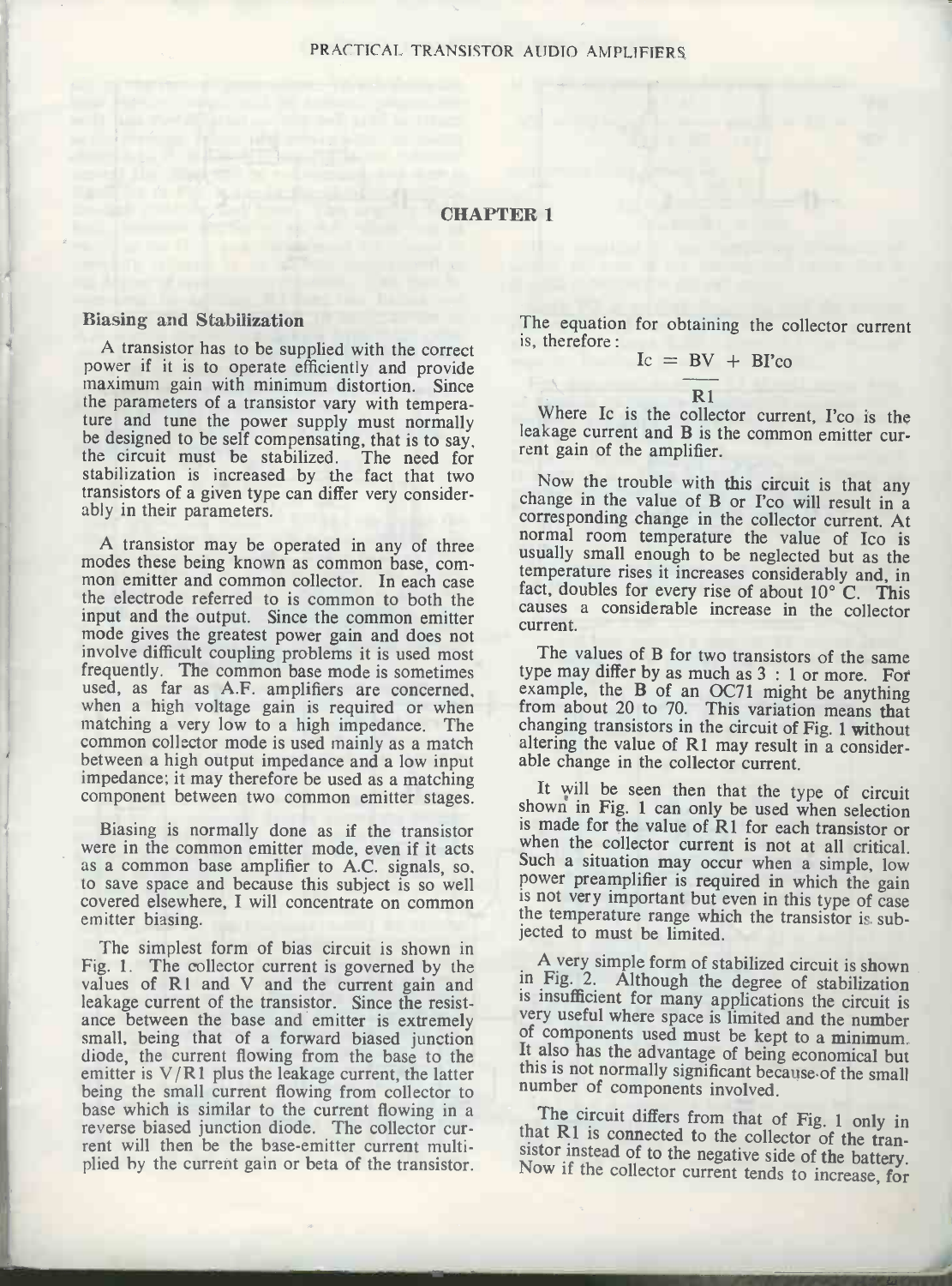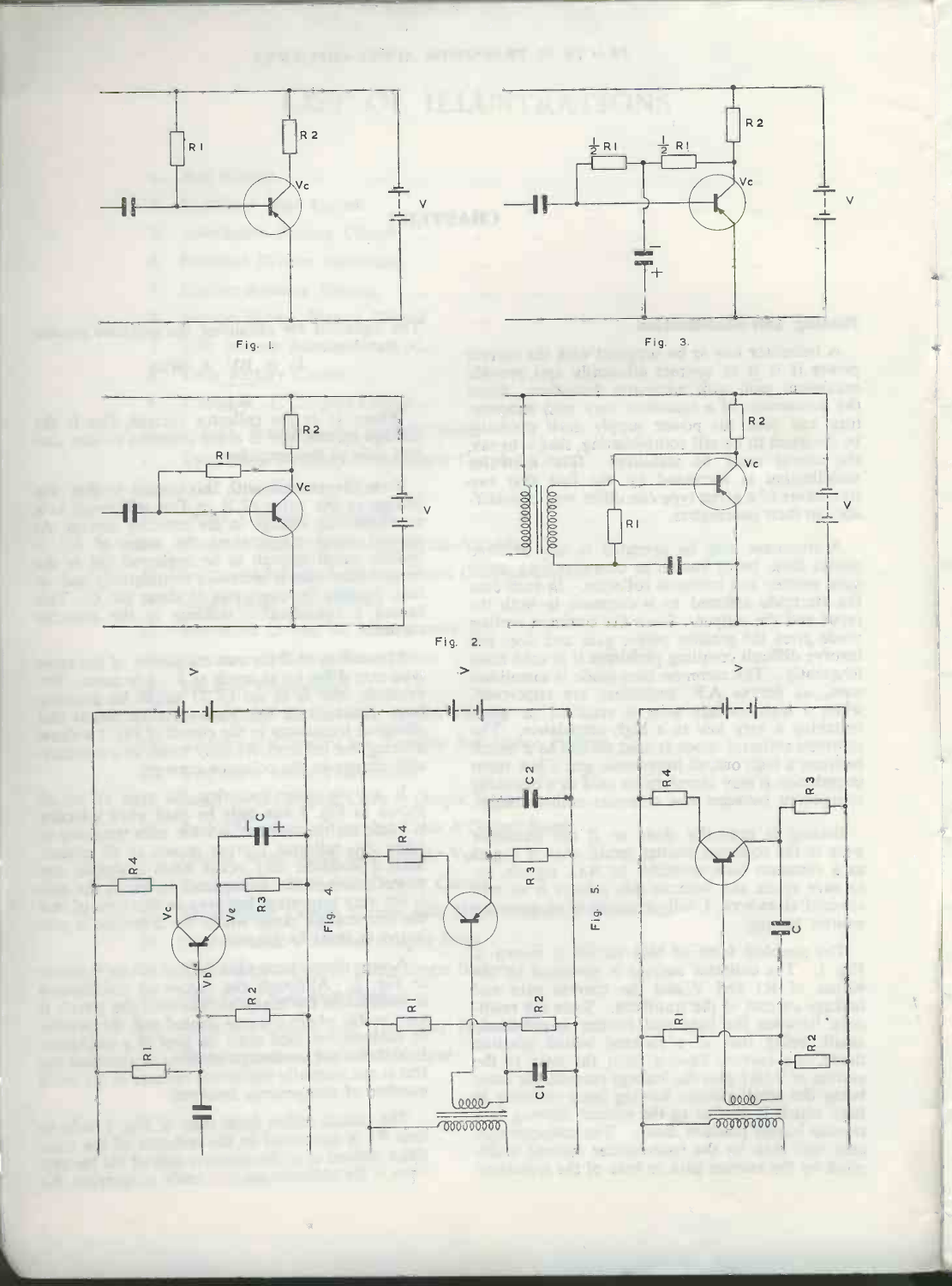any of the reasons given above, Vc will drop, the base emitter current will be lowered proportion-<br>ately and the collector current will tend to return to its previous value. In other words, although changes in B or I'co will still affect the collector current the effect will be considerably less than it would be in Fig. 1 due to the negative feedback between collector and base. This negative feed-<br>back, however, applies to an A.C. signal just as much as to D.C. and the gain of the circuit is This equation is not completely accurate, of therefore reduced by an amount proportional to<br>the degree of stabilization achieved. This may be overcome by splitting R1 into two halves and Since R3 is in both the input and the output grounding the junction point to earth, as far as circuits for A.F. as well as D.C. it must be by-A.F. signals are concerned, by a large value capacitor C. In this case however, the circuit loses much of its attraction because it is no longer noticeably more economical than the conventional form of stabilization described below.

The collector current of the transistors in Fig. 1 and Fig. 2 is given by :<br>B<br> $Ic = -$ 

$$
c = \frac{B(V + IcoR1)}{I}
$$

$$
R1 + BR2
$$

as that of Fig. 1 or, in other words, the change in collector current will be only half as great for a given change in the operating conditions. Even this, however, is insufficient for many circuits and these must use some form of the emitter resistor and potential divider method.

Fig. 4 shows the normal emitter resistor and  $\frac{\text{swing}}{\text{2}}$ potential divider method of stabilization. Because of the relative independence of the collector current on the B of the transistor used, this circuit is the one used most frequently.

The base voltage Vb of the transistor is determined by the potential divider across the battery formed by R1 and R2. The value of Ve will always be very nearly that of Vb because if it tended to be much lower the collector and emitter currents would have to be large and the turner much above to be large and the transistor would be reverse this in turn much above Vb the transistor would be reverse in the maximum stability.<br>Tig. 5 shows the emitter resist biased, the collector and emitter currents would be low and Ve would also he low. For the purposes of calculations, therefore, Ve can be assumed<br>poses of calculations, therefore, Ve can be assumed the assumed as apply to this circuit except that since R1 to be the same as Vb. But if the emitter current can easily be determined by Ohm's law if both Ve and R3 are known and since the collector cur-<br>rent is greater than the emitter current only by Ico. normally a negligible amount, we can calculate Ic. The significant point about this being that no mention has been made about the current gain of the In Fig. 6 a capacitor has been saved by coup-<br>transistor so that this circuit is virtually indepen-<br>ling the bottom of the transformer to the emitter. dent of it and a very high degree of stability is The input signal is then floating but the performpossible. If we assume that Vb= VE and

Ic = Ie we obtain the following equations :<br> $R2V$ 

$$
VE = Vb = \frac{R2 V}{R1 + R2} \text{ and } Ic = IE = \frac{VE}{R3}
$$

combining these results in:<br>R2 V

 $I_c =$   $R3(R1 + R2)$ 

course, because of the assumptions made, but it is quite sufficient for normal usage.

passed by a large value capacitor C to prevent negative feedback at audio frequencies.

The higher the value of R2 and the lower the value of R2 and the lower the value of R1 the greater will be the stability. In general, the stability of Fig. 2 may twice as great For maximum stability R3 should be as high as possible to provide considerable negative D.C. feedback and RI and R2 should be as low as possible to stabilize the base voltage. The limit to R3 is set by the amount of power one can afford to waste on it. Since RI and R2 are effectively in parallel with the input they cannot be made very of R1 and R2 also cause unnecessary battery drain.

In arriving at approximate values for R1, R2 and R3 in a circuit the following steps may be taken.

- 1. Decide what collector current is required<br>and how large Ve may be. Ve will be determined by  $V$  and by the required collector
- 2. From VE and Ic calculate the value of R3.
- 3. Assuming VE to be equal to Vb calculate the ratio of R1 to R2. This is obtained from :

$$
\frac{V}{VE} = \frac{R1 + R2}{R2}
$$

 $\label{eq:3.1} \begin{array}{ll} \mathcal{L}_{\mathcal{A}} & \mathcal{L}_{\mathcal{A}} & \mathcal{L}_{\mathcal{A}} \\ \mathcal{L}_{\mathcal{A}} & \mathcal{L}_{\mathcal{A}} & \mathcal{L}_{\mathcal{A}} \end{array} \end{array}$ 

4. Decide how small  $R1 + R2$  can be without draining the battery unduly and on the degree of stabilization required. The value of R2 should lie somewhere between twice and ten times that of R3, the former giving the maximum stability.

biasing applied to a transformer coupled stage. and R2 are not connected to the base of the transistor there is no shunting of the input. This means that R1 and R2 can be made smaller without loss of gain although, of course, the battery drain will still be increased.

In Fig. 6 a capacitor has been saved by coupance of the circuit is identical to that of Fig. 5.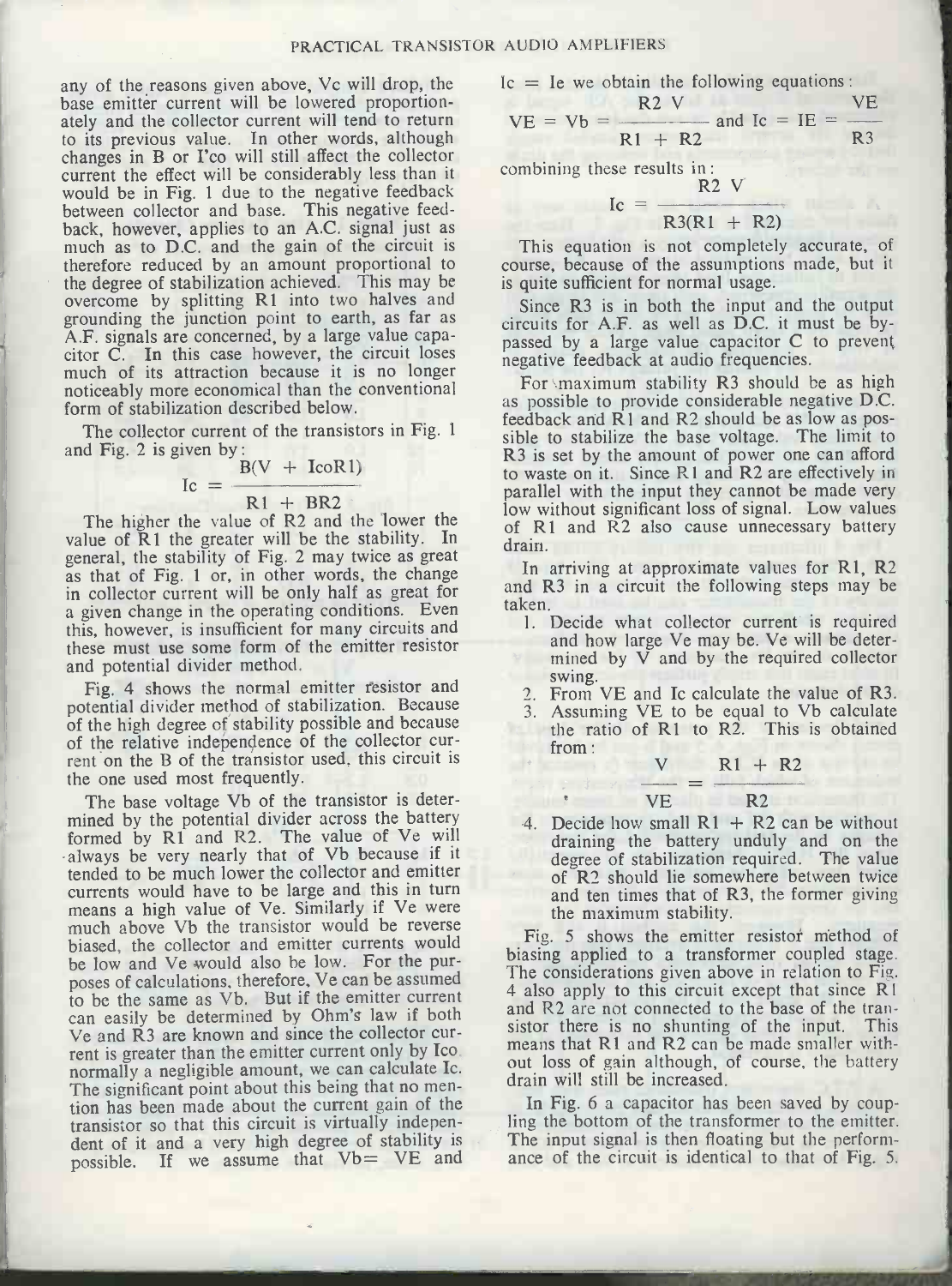#### CHAPTER 2

#### Interstage Coupling

The coupling between two transistor stages may<br>be made in one of four ways: R-C (resistor - capacitor) coupling, transformer coupling. I-C dance (choke - capacitor) coupling or direct coupling. Compose these methods has its own particular compose composed advantages and to give an tors C impression of these they are listed below.

| to only 3d                                               |
|----------------------------------------------------------|
| having a be                                              |
| be $(\frac{30}{2})^2$<br>1. Low distortion.<br><b>Or</b> |
| 2. Simple to design.<br>losses.                          |
| 3. Compact.<br>The valu                                  |
| 4. Economical.                                           |
| depend up<br>1. Much lower gain than trans-              |
| has to har<br>former coupling.                           |
| quency mu<br>2. Higher battery voltage re-               |
| respect to t<br>quired than with transformer             |
| $C3$ at this fi<br>coupling.                             |
| impedance                                                |
| For exampl                                               |
| <b>Transformer Coupling</b><br>frequency i               |
| 1. Maximum possible gain.<br>microfarad.                 |
| 2. Minimum voltage required.<br>capacitor sl             |
| 3. Good stability.<br>if $B = 3$                         |
| 1. Rather high distortion unless<br>these capad          |
| a large transformer is used.<br>sary withou              |
| 2. Bulky.<br>When n                                      |
| 3. High cost of transformers.<br>should be               |
| point betw                                               |
| coupling co                                              |
| 1. Higher gain than R.C<br>necessary i                   |
| coupling.<br>similar sta                                 |
| 2. Lower battery voltage may be<br>because the           |
| used.<br>with age a                                      |
| 1. Higher distortion than R - C<br>When more             |
| coupling.<br>load will                                   |
| 2. Bulky.<br>stage to th                                 |
| 3. More expensive than R - C<br>positive fe              |
| coupling.<br>oscillations                                |
| occur the                                                |
| degraded                                                 |
| 1. Very economical on compon-<br>adverselv s             |
|                                                          |

| Direct Coupling |  |
|-----------------|--|
| Advantages      |  |

| tages |       |                           |  | 1. Very economical on compon- |
|-------|-------|---------------------------|--|-------------------------------|
|       | ents. |                           |  |                               |
|       |       | 2. Very compact.          |  |                               |
|       |       | 3. Minimum battery drain. |  |                               |

Disadvantages 1. Often tricky to design. 2. Sometimes less stable than other forms of coupling.

used far more frequently than the other two forms<br>and, for this reason, the latter are often neglected. This is undesirable since in certain types of circuits they are better.

Fig. 9 illustrates an ordinary two stage, R-C coupled circuit. There is considerable loss of gain between stages because the output impedance of one stage is 20 times higher than the input impedance of the next and there are no matching components. Losses also occur in the collector resistors, RI and R2, and in the coupling capacitors C3 and C5 but these are smaller amounting to only 3dB or so per stage. For a transistor having a beta of 30 the power gain per stage will be  $(\frac{30}{2})^2$  or about 24dB taking into account all

and the first part of the

losses.<br>The value of the coupling capacitor C3 will depend upon the lowest frequency the amplifier has to handle. Assuming that the lowest frequency must only be attenuated by 3dB with respect to the higher frequencies, the reactance of C3 at this frequency will be the same as the source impedance which is, in this case, the value of  $R1$ . For example, if R1 is  $2K$  and the lowest required frequency is 100  $c/s$  the value of C3 should be 1 microfarad. The value of C4, the decoupling capacitor should be B times the value of C3 which, if  $B = 30$ , is 30 microfarads. Naturally, both these capacitors may be made larger than neces-<br>sary without any ill effects.

 $L$  - C Coupling<br>Advantages 1. Higher gain than R - C necessary if Tr1 was preceded by one or more - C When more than two stages are used the common When more than two stages are used they should be decoupled from the battery at some point between stages. Rd and Cd form the decoupling components in Fig. 9 and they would be similar stages. These components are needed because the internal resistance of the battery rises with age and forms a common load to all stages. load will result in positive feedback from each stage to the transistor two stages before it. This positive feedback normally causes " motorboat " oscillations but even if actual oscillation does not occur the performance of the amplifier will be degraded because the frequency response is<br>adversely affected by positive feedback. The circumstance under which the decoupling components can be safely omitted is when the battery is composed of mercury cells which have a very low internal resistance which does not increase greatly until the end of the battery's useful life.

R - C coupling and transformer coupling are shown in Fig. 10. The increased gain of this type ed far more frequently than the other two forms of circuit over that of Fig. 9 is due to the fact that A two stage transformer coupled amplifier is shown in Fig. 10. The increased gain of this type the high output impedance of Tr1, about 20K ohms, is efficiently matched to the much lower input impedance of Tr2, about 1 K ohms. This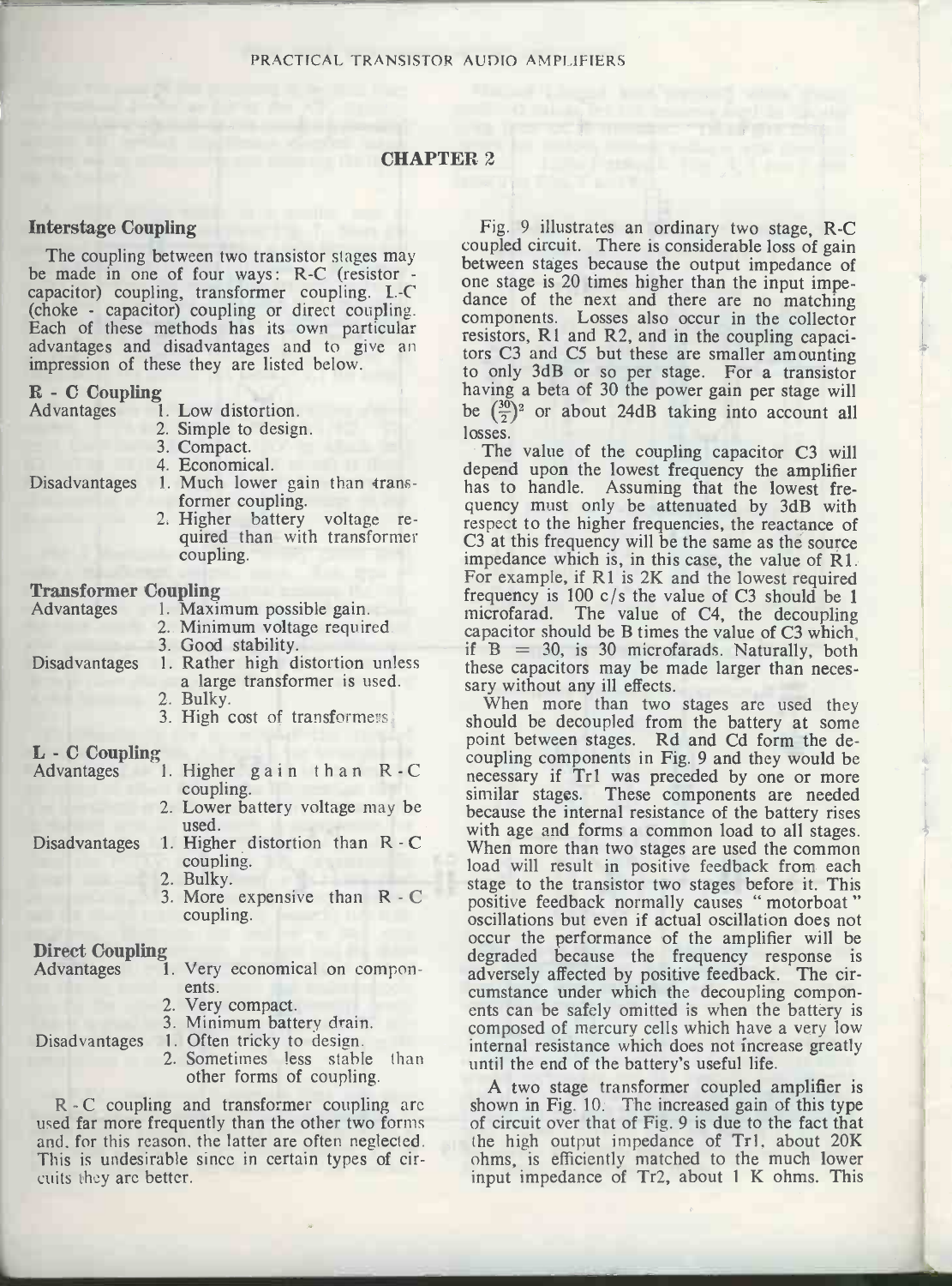



 $-1$ 

ᆌ

 $\frac{m}{2}$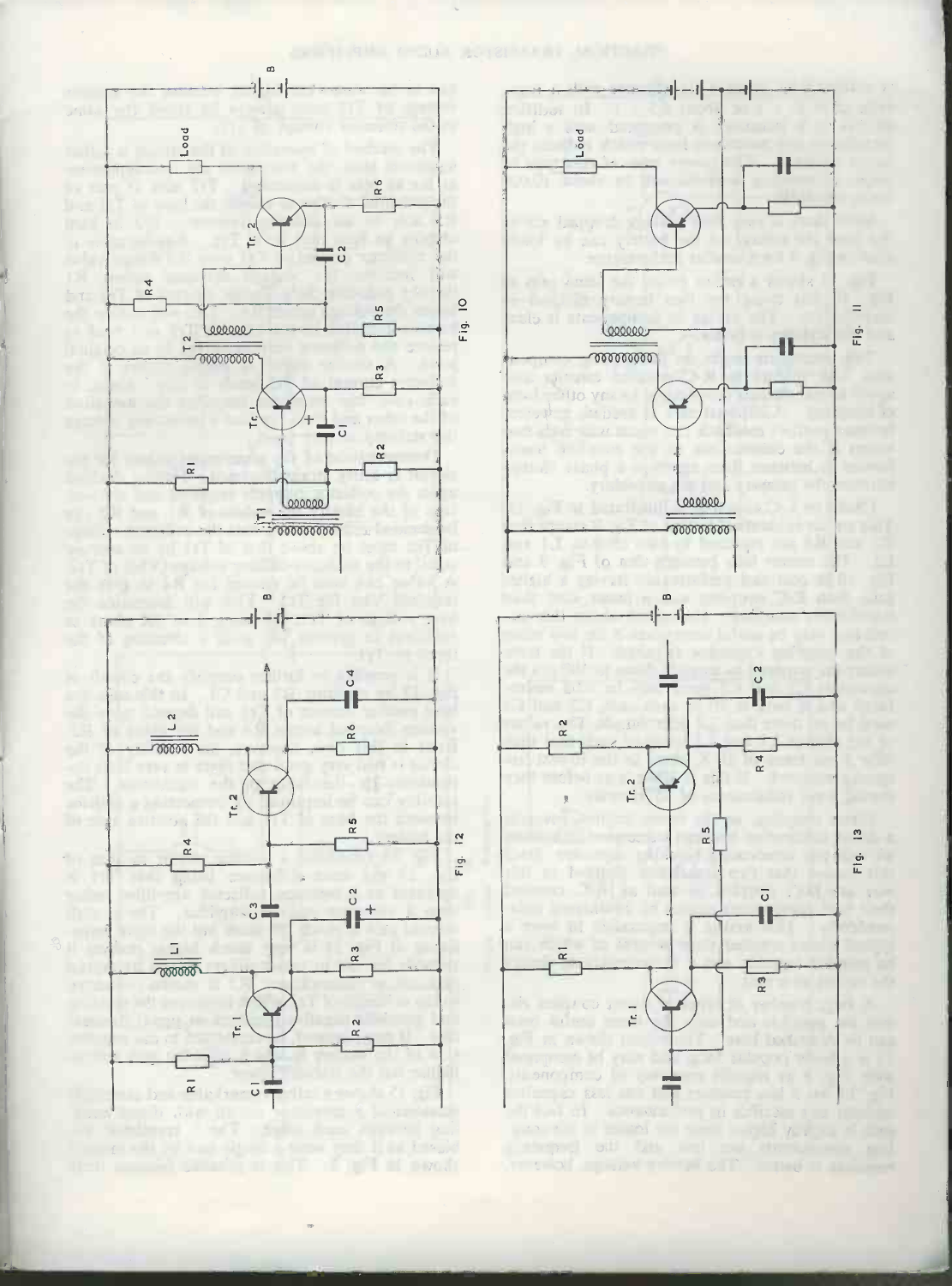is achieved by using a transformer with a turns has to be somewhat higher because the emitter ratio of  $\sqrt{20}$ : 1 or about 4.5 : 1. In addition to this each transistor is presented with a high impedance low resistance load which reduces the losses incurred. The power gain of this type of stage, assuming a B of 30, will be about 10,000 as far as bias is concerned. Tr2 acts as part of times or 40dB.

Since there is very little voltage dropped across R5 acts as an isolating resistor. the load the voltage of the battery can be lower than in Fig. 9 for a similar performance.

Fig. 11 shows a circuit giving the same gain as Fig. 10 but using the two battery method of thereby reducing the collector current or 112 and<br>thence the voltage across R4. This will reduce the stabilization. The saving in components is clear and the stability is better.

The comments made on decoupling components with respect to R-C coupled circuits also apply to transformer coupling or to any other form of coupling. Additional care is needed, however, because positive feedback can occur with only two stages if the connections to the coupling transformer in between them result in a phase change between the primary and the secondary.

Choke or L-C coupling is illustrated in Fig. 12.<br>This circuit is identical to that of Fig. 9 except that R1 and R3 are replaced by two chokes, L1 and of Tr2 must be above that of Tr1 by an amount L2. The circuit falls between that of Fig. 9 and equal to the collector-emitter voltage (Vbe) of Tr2. L2. The circuit falls between that of Fig. 9 and Fig. 10 in cost and performance having a higher gain than R-C coupling and a lower cost than required Vbe for Tr2. This will determine the transformer coupling. One point about this cir-<br>base voltage of Tr1, R5 being 2 or 3K ohms or transformer coupling. One point about this circuit that may be useful sometimes is the low value of the coupling capacitor required. If the tran-<br>sistors are required to amplify down to  $100 \text{ c/s}$  the capacitors C1 and C3 need only be 0.08 micro-<br>
Fig. 13 by omitting R3 and C1. In this case the case fies capacitors capacitors of T1 and C1. In this case the<br>
passe emitter current of T1 will depend upon the need be no more than 2.4 microfarads. The values voltage dropped across R4 and the value of R5. of the chokes L1 and L2 must be such that they offer a reactance of 20 K ohms to the lowest freoffer a reactance of 20 K ohms to the lowest tre-<br>quency required. If this is  $100 \text{ c/s}$  as before they and the Retas of the transistors. The should have inductances of 35 Henries.

Direct coupling, as the name implies, involves a direct connection between successive transistors without any intervening blocking capacitor. Since this means that two transistors coupled in this way are D.C. coupled as well as A.C. coupled their bias components cannot be considered independently. This makes it impossible to have a current gain is much the same but the input impetypical direct coupled stage several of which can be coupled together and it is necessary to design<br>the circuit as a unit.<br>pick-ups or microphones. R3 is shown connected the circuit as a unit.

A large number of types of direct coupled cir- cuit are possible and only the more useful ones can be described here. The circuit shown in Fig. 13 is a fairly popular form and may be compared 13 is a fairly popular form and may be components. The may be components with Fig. 9 as regards economy of components. Fig. 15 shows a rather remain Fig. 13 has 3 less resistors and one less capacitor Fig. 15 shows a rathe without any sacrifice in performance. In fact the gain is slightly higher since the losses in the coupling components are less and the frequency response is better. The battery voltage, however,

voltage of Tr2 must always be about the same as the collector voltage of Tr1.

The method of operation of the circuit is rather ingenious since the transistors are interdependent the potential divider to supply the base of Tr1 and  $R5$  acts as an isolating resistor. Tr2 in turn obtains its base bias from Tr1. Any increase in the collector current of Tr1 over the design value will increase the voltage dropped across R1 thereby reducing the collector current of Tr2 and current supplied to the base of Tr1 and tend to restore the collector current of Tr1 to its original level. A similar chain of events occurs if the collector current of Tr2 tends to rise. Since, in each case, one transistor amplifies the deviation of the other and then supplies a correcting voltage the stability is very good.

Determination of the component values for the circuit is fairly straightforward. Having decided upon the collector currents required and the voltage of the battery the values of R1 and R2 can be decided remembering that the collector voltage A value can now be chosen for  $R4$  to give the required Vbe for Tr2. This will determine the sufficient to prevent too great a shunting of the input to Tr1.

It is possible to further simplify the circuit of Even in this case, however, the stability of the pendence on the Betas of the transistors. The stability can be improved by connecting a resistor between the base of Trl and the positive side of the battery.

Fig. 14 illustrates a similar circuit to that of Fig. 13 the main difference being that Trl is operated as a common collector amplifier rather than a common emitter amplifier. The overall dance of Fig. 14 is very much higher making it suitable for use in preamplifiers driven by crystal to the collector of Tr2 which improves the stability and provides negative feedback at signal frequencies. It may, instead, be connected to the negative side of the battery in which case the gain will be

Fig. 15 shows a rather remarkable and extremely economical 3 transistor circuit with direct coupling between each stage. The 3 transistors are biased as if they were a single unit by the method shown in Fig. 3. This is possible because there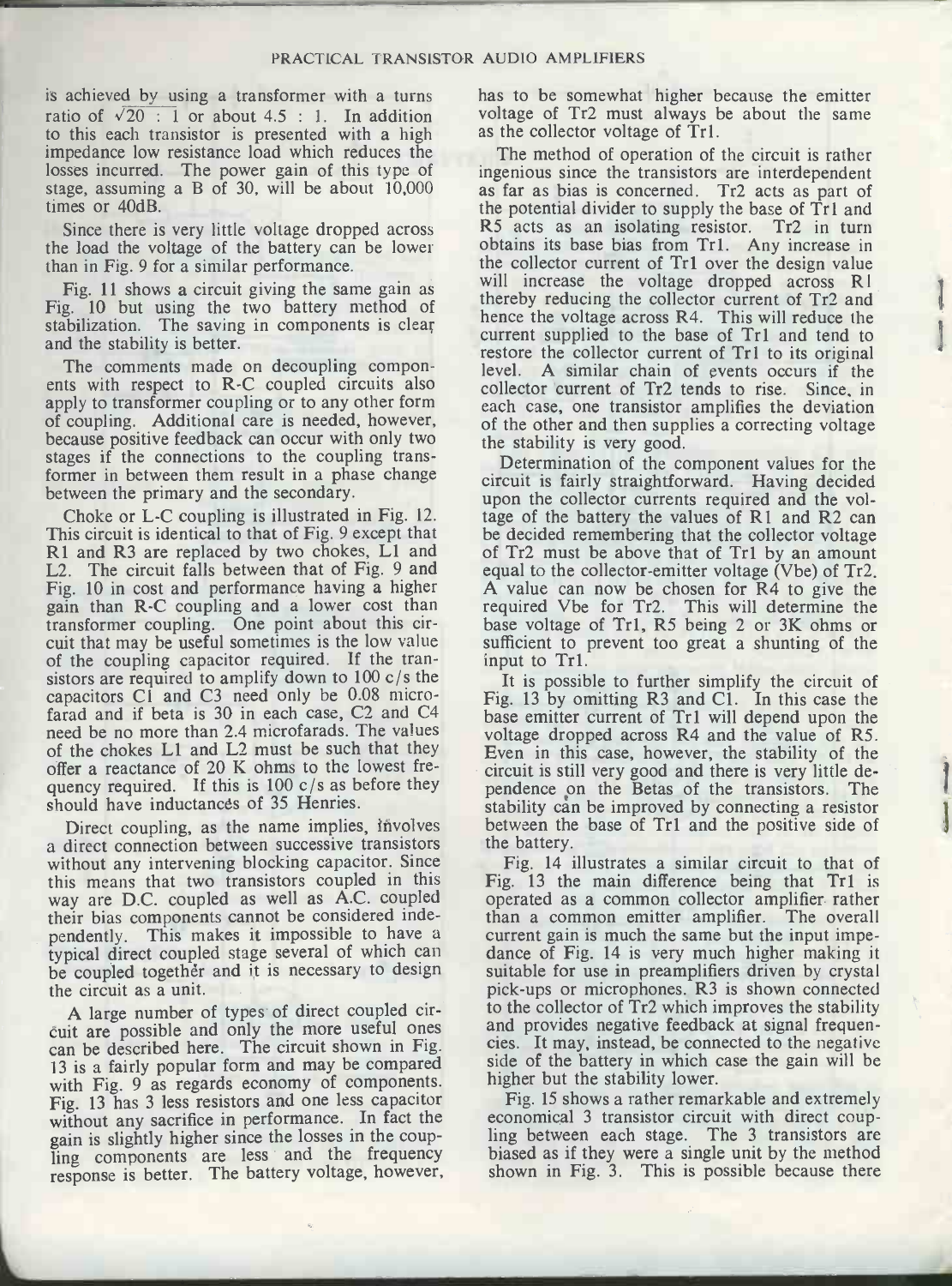$\mathcal{O}(1) = \mathcal{H}^{1/2} \cdot \mathcal{O}(1) = \mathcal{O}(1) \cdot \mathcal{O}(1) \cdot \mathcal{O}(1) = \mathcal{H}^{1/2} \cdot \mathcal{O}(1)$ 

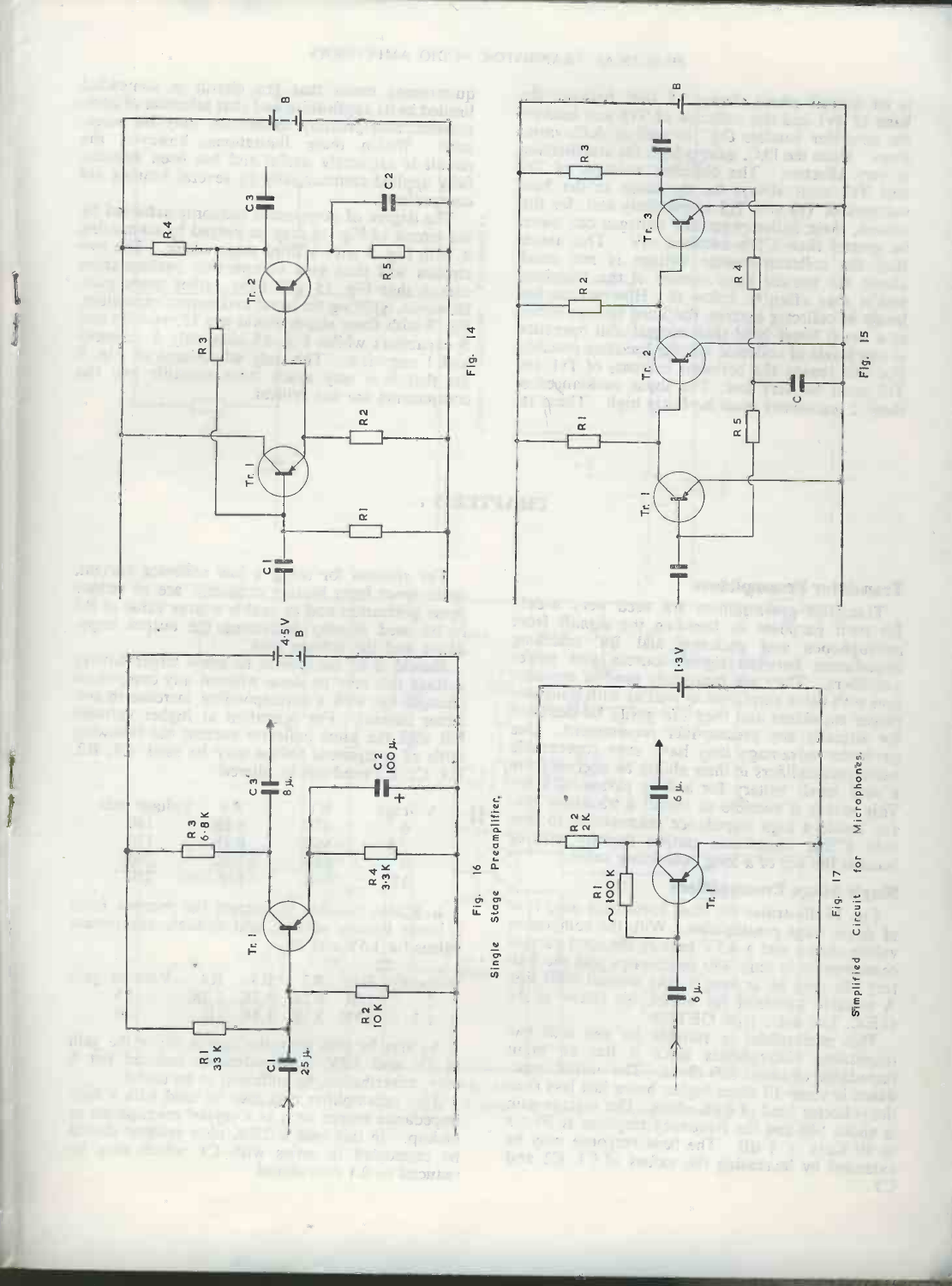is an overall phase change of 180° between the base of Tr1 and the collector of Tr3 and because the amplifier handles D.C. as well as A.C. variations. Since the D.C. gain is high the stabilization is very effective. The collector voltages of Tr1 circuit is examed Tr2 must always be the same as the base fully applied and Tr2 must always be the companies. and Tr2 must always be the same as the base voltages of Tr2 and Tr3 respectively and, for this reason, their collector -emitter voltages can never be greater than a few hundred mV. This means that the collector -emitter voltage is not much above the normal knee voltage of the transistor and it may often be below it. However, at low levels of collector current, the knee voltage occurs at a much lower level than normal and operation at low levels of collector voltage becomes possible. For this reason the collector currents of Trl and Tr2 must be very low. The input resistances of these 2 transistors must be fairly high. These re-

quirements mean that the circuit is somewhat limited in its application and that selection of components, and possibly transistors, may be necessary. Within these limitations, however, the circuit is extremely useful and has been successfully applied commercially by several hearing aid

The degree of component economy achieved by the circuit of Fig. 15 may be judged by comparing it with Fig. 9 with a third stage added. The two circuits will then give comparable performances except that Fig. 15 will have rather more gain. However, ignoring the input and output capacitors, Fig. 9 with three stages would use 12 resistors and 5 capacitors whilst Fig. 15 uses only 5 resistors and 1 capacitor. The only advantages of Fig. 9 are that it is very much more versatile and the components are not critical.

#### CHAPTER 3

#### Transistor Preamplifiers

Transistor preamplifiers are used very widely for such purposes as boosting the signals from<br>microphones and pick-ups and for matching<br>dance and the voltage gain. microphones and pick-ups and for matching impedances between signal sources and power impedances between the requently used in conjunc-<br>amplifiers. They are frequently used in conjunction with valve amplifiers as well as with transistor power amplifiers and they can easily be designed for virtually any preamplifier requirement. One particular advantage they have over comparable valve preamplifiers is their ability to operate from a very small battery for a long period of time. This makes it possible to install a transistor pream. inside a high impedance microphone to provide a low impedance output thereby making feasible the use of a long connecting cable.

#### Single Stage Preamplifiers

Fig. 16 illustrates the most commonly used type of single stage preamplifier. With the component values shown and a 4.5V battery the total current consumption is only 400 microamps and the battery life may be as long as the normal shelf life. A suitable transistor for use in this circuit is the G.E.C. low noise type GET106.

This preamplifier is suitable for use with low This preamplifier is suite it has an input<br>impedance microphones since it has an input impedance incropries of the output impedance of about 600 ohms. The output impedance is some 10 times higher being just less than the collector load of 6.8K ohms. The voltage gain is about 140 and the frequency response is  $30 \text{ c/s}$ to 40 Kc/s  $\pm \frac{1}{2}$  dB. The base response may be extended by increasing the values of Cl, C2 and C3.

The reasons for using a low collector current, quite apart from battery economy, are to reduce noise generation and to enable a large value of R3 to be used thereby increasing the output impe-

Should it be convenient to use a larger battery voltage this may be done without any component changes but with a corresponding increase in collector current. For operation at higher voltages but with the same collector current the following table of component values may be used. Cl, R2, R4, C2, C3 need not be altered.

| Voltage | R 1<br>47K | R3<br>6.8K | Voltage gain<br>140 |  |
|---------|------------|------------|---------------------|--|
| 7.5     | 56K        | 8.2K       | 170                 |  |
| Q       | 68K        | 10K        | 200                 |  |
| 12      | 10K        | 12K        | 250                 |  |

It is also possible to operate the preamp. from a lower battery voltage and suitable component values for 1.5V and 3V.

|     |                   |  | Voltage R1 R2 R3 R4 Voltage gain |  |  |
|-----|-------------------|--|----------------------------------|--|--|
|     |                   |  | 3 27K 8.2K 3.3K 2.2K 65          |  |  |
| 1.5 | 6.8K 3.3K 1.5K 1K |  | $-30$                            |  |  |

As may be seen from the figures above the gain at 3V and 1.5V is considerably reduced but it may, nevertheless, be sufficient to be useful.

This preamplifier may also be used with a high impedance source such as a crystal microphone or pickup. In this case a 250K ohm resistor should be connected in series with Cl which may be reduced to 0.1 microfarad.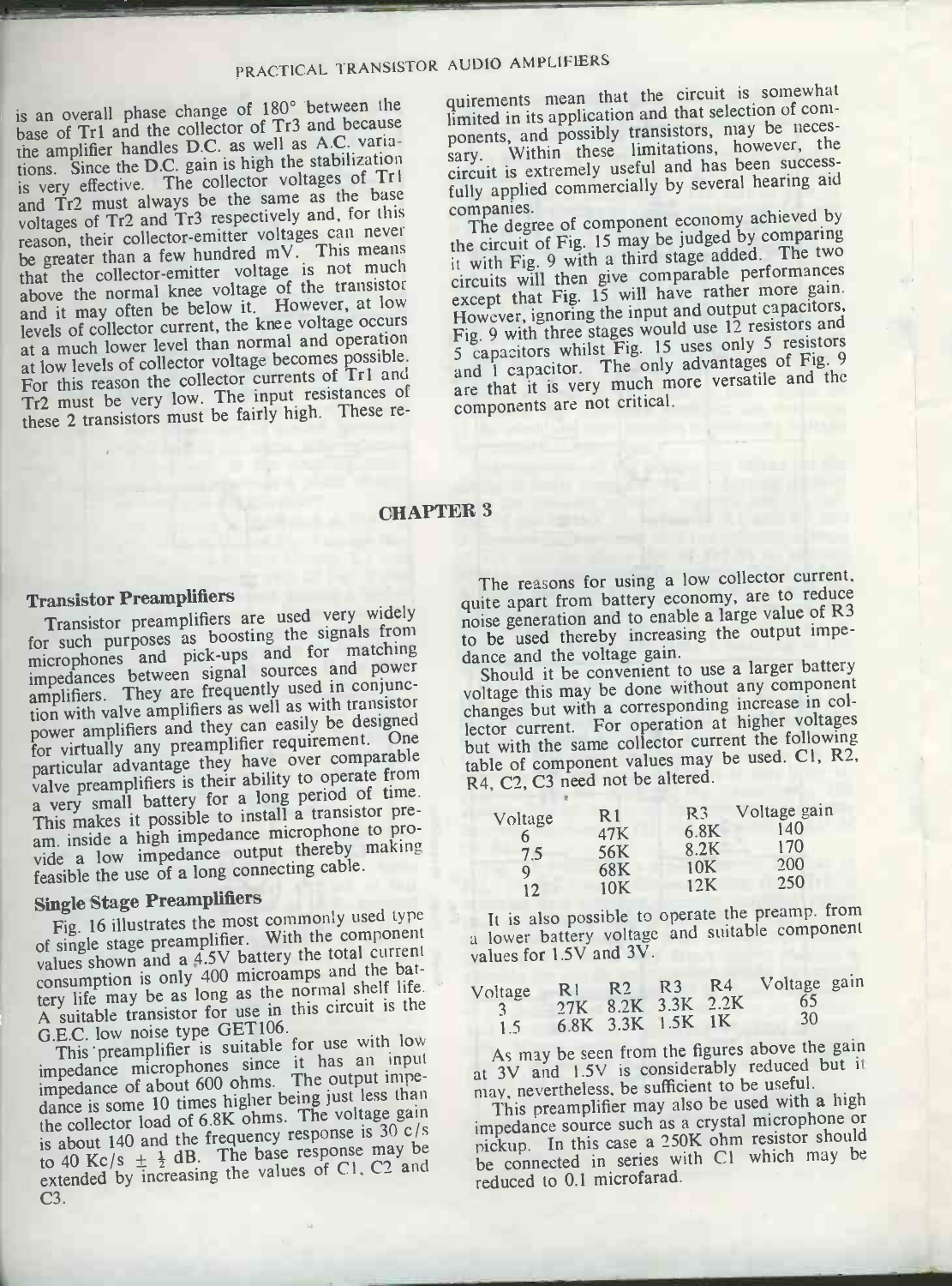



Preamplifier Crystal *(Courtesy*  $Pick-wp$ for  $G(E,C)$ use with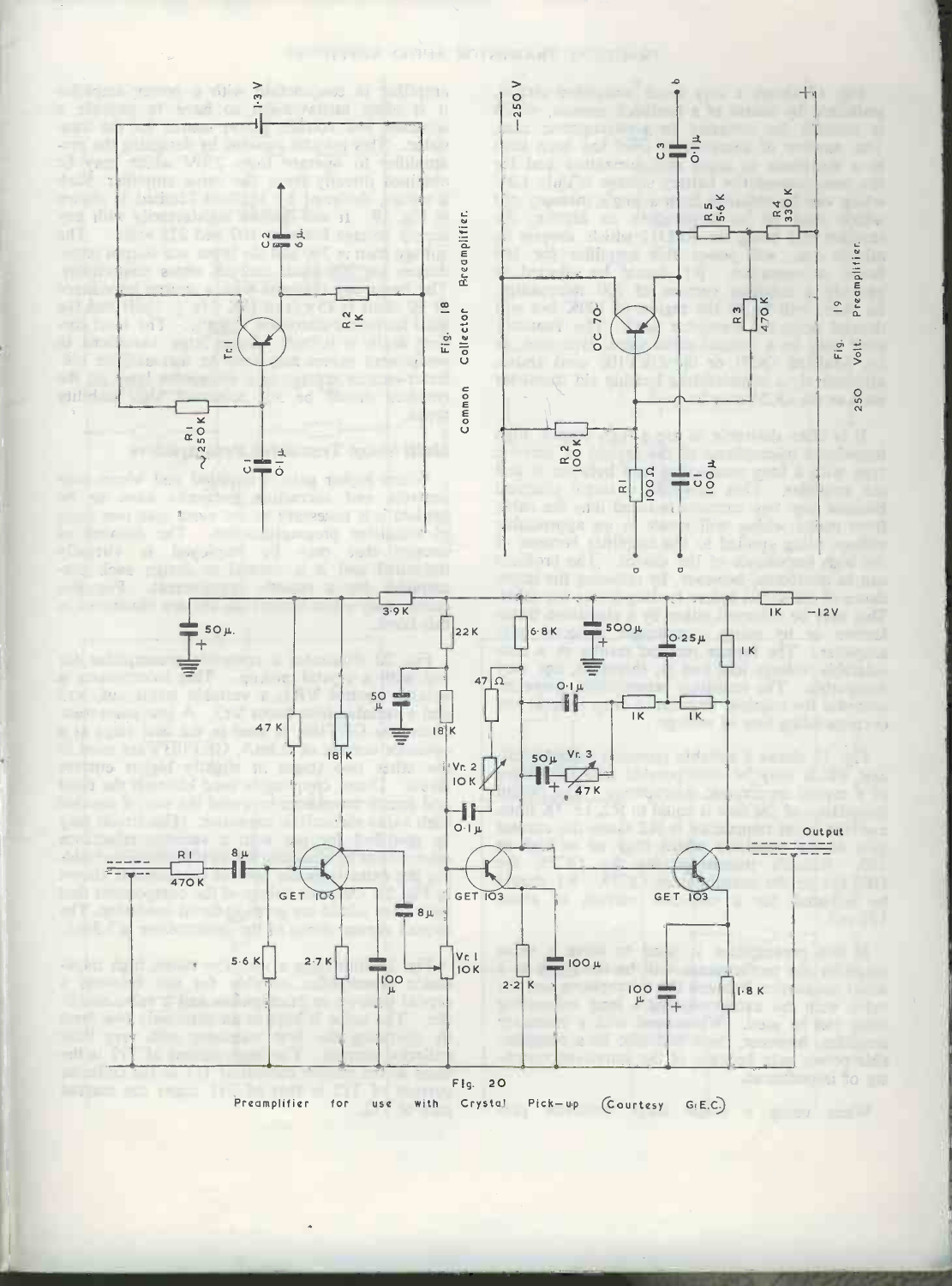Fig. 17 shows a very much simplified circuit, stabilized by means of a feedback resistor, which is suitable for inclusion in a microphone case. The number of components used has been kept to a minimum to assist miniaturization and for the same reason the battery voltage is only 1.3V which can be obtained from a single mercury cell which need be no larger than an aspirin; the smallest cell being the RM312 which, despite its minute size, will power this amplifier for <sup>100</sup> hours of operation. R1 should be selected to provide a collector current of 300 microamps. Its value will be in the region of 100K but will depend upon the transistor used. The transistor itself may be a normal small signal type such as the Mullard OC71 or the GET106 used above, alternatively a subminiature hearing aid transistor such as the OC59 may be used.

It is often desirable to use a high output, high impedance microphone of the crystal or ceramic type with a long connecting lead between it and the amplifier. This, however, is rarely practical because any tiny currents induced into the cable from mains wiring will result in an appreciable voltage being applied to the amplifier because of the high impedance of the circuit. The problem can be overcome, however, by reducing the impedance of the signal before feeding it into the cable. This may be achieved either by a stepdown transformer or by using a common collector preamplifier. The former method results in a considerable voltage loss and is, therefore, not very acceptable. The transistor preamplifier, however, provides the required impedance drop without any corresponding loss of voltage.

Fig. 18 shows a suitable common collector circuit which may be incorporated into the casing of a crystal or ceramic microphone. The output impedance of the unit is equal to R2, i.e. 1K ohm, and the input impedance is R2 times the current gain of the transistor which may be as high as 100. Suitable transistors are the OC75, the GET113 or the subminiature OC59. R1 should be adjusted for a collector current of about 1/3 mA.

If this preamplifier is used to drive a valve amplifier the performance will be the same as a direct connection between the microphone and the valve with the exception that a long connecting cable can be used. When used with a transistor amplifier, however, there will also be a considerable power gain because of the improved matching of impedances.

When using <sup>a</sup> single stage transistor pre-

amplifier in conjunction with a power amplifier it is often inconvenient to have to provide a separate, low voltage, power source for the transistor. This may be avoided by designing the preamplifier to operate from 250V which may be obtained directly from the valve amplifier. Such a circuit, designed by Mullard Limited is shown in Fig. 19. It will operate satisfactorily with any<br>the value of between 100 and 275 volts. The supply voltage between 100 and 275 volts. voltage gain is 330 and the input and output impedances are 200 ohms and 5K ohms respectively. The frequency response with a source impedance of 50 ohms is 15 c/s to 13K c/s  $\pm$  1<sup>1</sup>/<sub>2</sub>dB and the total harmonic distortion is 0.4%. The total current drain is 0.7mA. Since large variations in component values may tend to increase the collector -emitter voltage to a dangerous level all the resistors should be 5% tolerance high stability types.

#### Multi Stage Transistor Preamplifiers

Where higher gain is required and where tone controls and correction networks have to be applied it is necessary to use more than one stage of transistor preamplification. The number of circuits that may be employed is virtually unlimited and it is normal to design each preamplifier for a specific requirement. For this reason only a few typical circuits are illustrated in this book.

Fig. 20 illustrates a complete preamplifier for use with a crystal pickup. This incorporates a volume control VR1, a variable treble cut, Vr2 and a variable bass boost Vr3. A low noise transistor, the GET106, is used in the first stage at a collector current of 0.3mA, GET103's are used in the other two stages at slightly higher current levels. Direct coupling is used between the third and fourth transistors to avoid the use of another high value electrolytic capacitor. The circuit may be modified for use with a variable reluctance microphone by changing R1 to 10K ohms and adding the extra response control components shown in Fig. 21. Only the values of the components that have been added are given to avoid confusion. The overall current drain of the preamplifier is 3.5mA.

Fig. 22 illustrates a very low noise, high impedance preamplifier suitable for use between a crystal pick-up or microphone and a valve amplifier. The noise is kept to an extremely low level by operating the first transistor with very little collector current. The base current of Tr2 is the same as the emitter current of Tr1 so the collector current of Tr2 is that of Trl times the current gain of Tr2.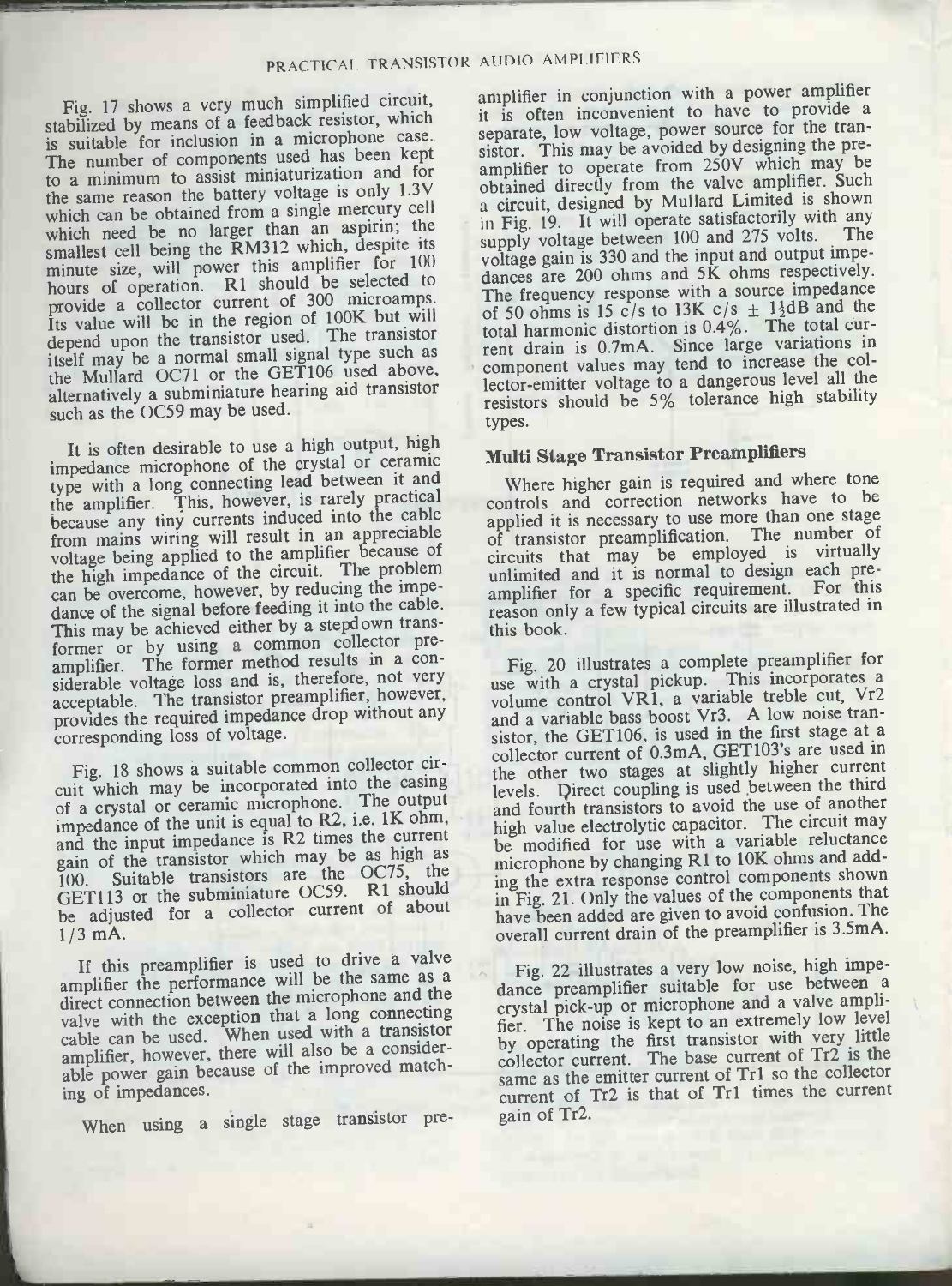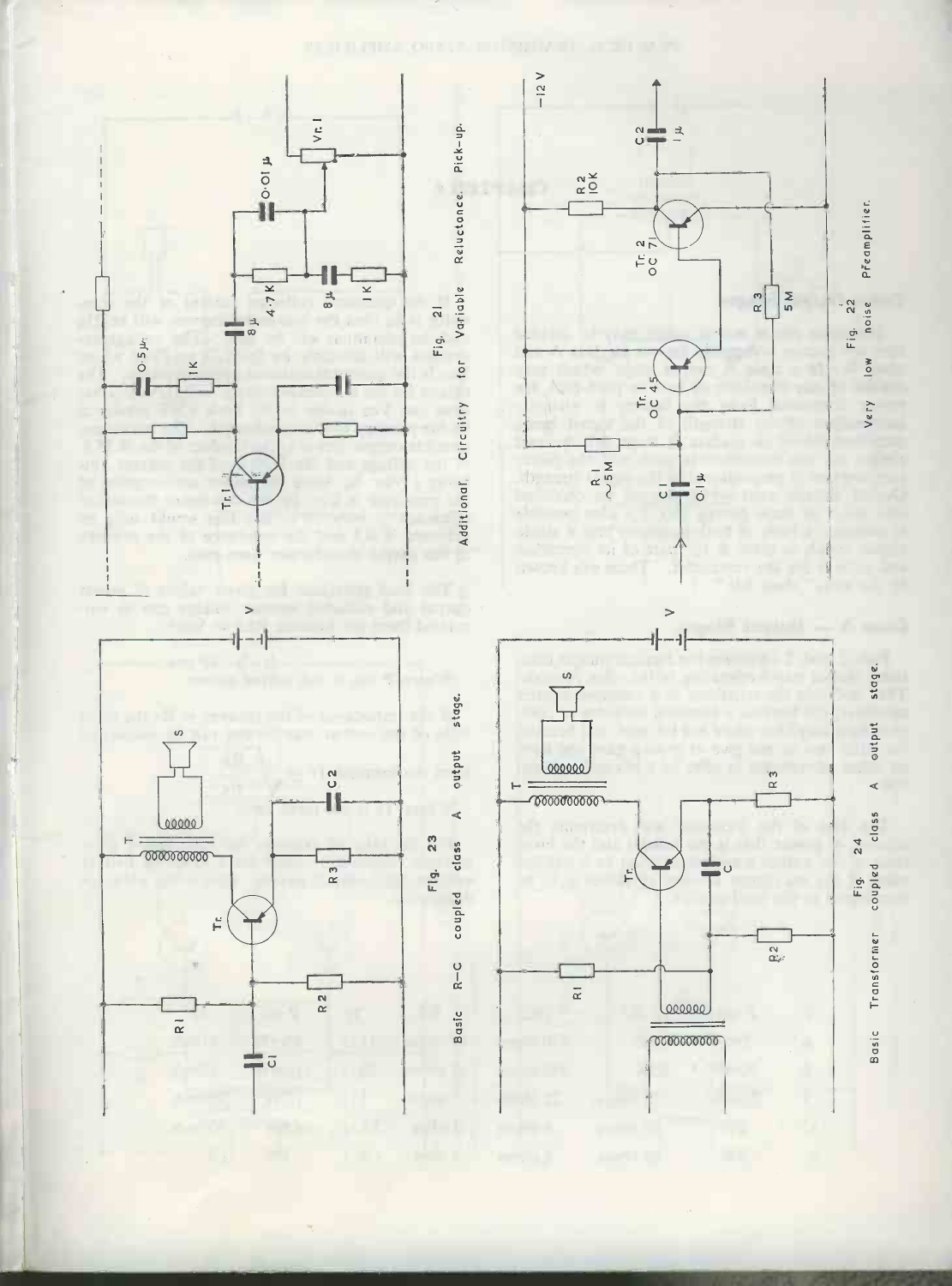#### CHAPTER 4

#### POwer Output Stages

into two groups commonly known as class A and class B. In a class A output stage, which may<br>consist of one transistor or two in push-pull, the reason for the maximum voltage heing 2Vce rather power consumed from the battery is virtually independent of the strength of the signal being amplified whilst in a class B stage, which must possible output power is the product of the R.M.S. always use two transistors in push-pull, the power consumption is proportional to the signal strength. Output circuits exist which cannot be classified into either of these groups and it is also possible to combine a little of both functions into a single circuit which is class A for part of its operation and class B for the remainder. These are known by the term " class AB".

#### $Class A - Output Stages$

Figs. 1 and 2 illustrate the basic forms of transistor output stages operating in the class A mode. They both use the transistor as a common emitter amplifier, not because a common collector or common base amplifier could not be used, but because the latter two do not give as great a gain and have no other advantages to offer in a normal application.

The bias of the transistor will determine the amount of power that it can handle and the turns ratio of the output transformer must be a definite suitable component values for a range of battery value if the maximum amount of power is to be voltages and output powers. Polis is the collector transferred to the loudspeaker.

Transistor power output stages may be divided and the minimum will be zero. The voltage ex-If the quiescent collector current of the tran-<br>sistor is Iq then the maximum current will be 21q cursion will similarly be from O to 2Vce where reason for the maximum voltage being 2Vce rather than just Vce is due to the back EMF produced by the primary of the transformer. The maximum of the voltage and the R.M.S. of the current, this being  $\frac{1}{2}$  Vce. Iq. Since the power consumption of the transistor is Vce. Iq. the maximum theoretical efficiency is only 50% and this would only he achieved if R3 and the resistance of the primary of the output transformer were zero.

The load resistance for given values of power output and collector emitter voltage can be calculated from the formula  $RL<sub>2</sub> = Vce<sup>2</sup>$ 

2P out Where **P** out is the output power.

If the impedance of the speaker is Rs the turns ratio of the output transformer can be calculated

from the formula  $Tr = \sqrt{\frac{RL}{L}}$ Rs Where Tr is the turns ratio.

For the sake of example the table below gives suitable component values for a range of battery dissipation.

| $\sqrt{}$       | P out | R1                 | R <sub>2</sub> | R3                          | Tr    | P dis | $\iota$         |
|-----------------|-------|--------------------|----------------|-----------------------------|-------|-------|-----------------|
| 6 <sup>1</sup>  | 20mW  | 5.6K               | 470 ohms       | 47 ohms                     | 12:1  | 55mW  | $11m\Delta$     |
| 6               | 50mW  | 3.3K               | 470 ohms       | 47 ohms                     | 10:1  | 110mW | $22m\Lambda$    |
| -9              | 750mW | $220 \text{ ohms}$ | 22 ohms        | $5 \text{ ohms} \qquad 3:1$ |       | 1.7W  | $300 \text{mA}$ |
| 12 <sup>2</sup> | 2W    | 50 ohms            | 6 ohms         | 1 ohm $2.5:1$               |       | 4.8W  | $700 \text{mA}$ |
| $\Omega$        | 3W    | $68 \text{ ohms}$  | 8 ohnis        | 1 ohm                       | 1.5:1 | 7W    |                 |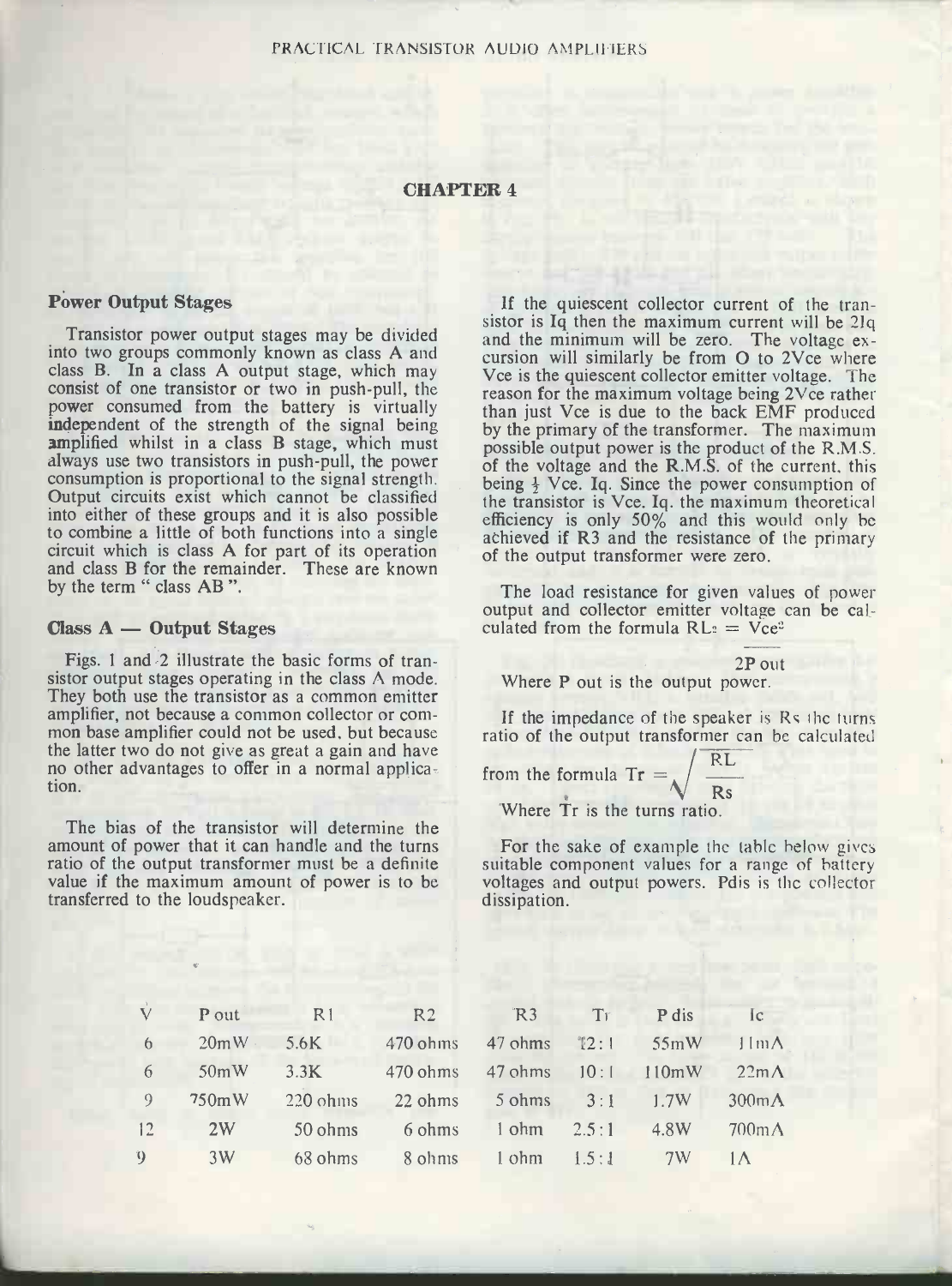

example off Carrier announced Tarriford's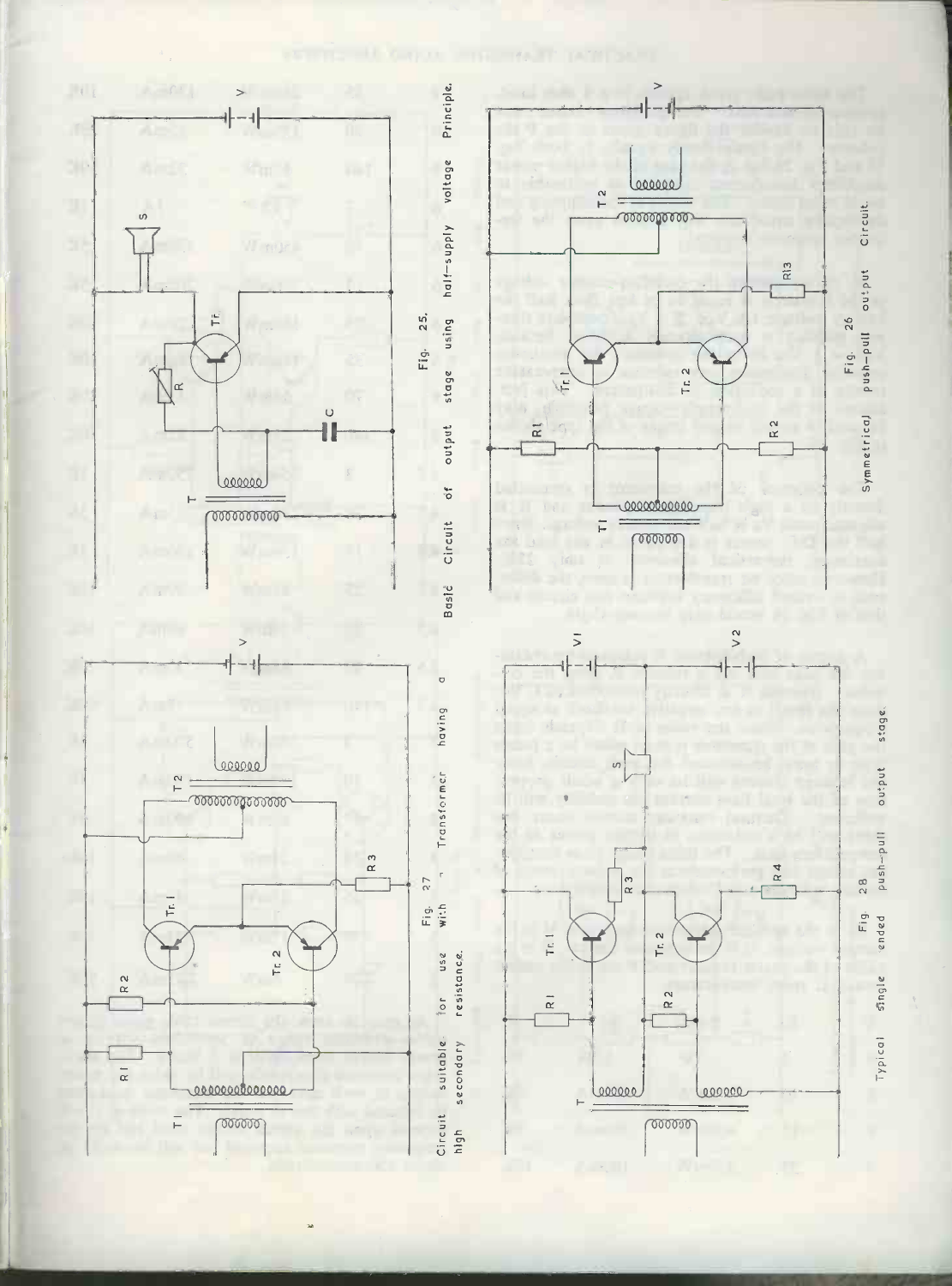The turns ratio given applies to a 3 ohm loudspeaker in each case. The transistor chosen must be able to handle the figure given in the P dis column. The figures apply equally to both Fig. 23 and Fig. 26 but in the case of the higher power amplifiers transformer coupling is preferable to avoid input losses. The values of the coupling and decoupling capacitors will depend upon the frequency response required.

In circuits where the collector -emitter voltage of the transistor is equal to or less than half the battery voltage, i.e. Vce  $\leq \frac{1}{2}$  Vcc, complete thermal stability is automatically achieved because  $Vce = \frac{1}{2}$  Vcc being the condition for maximum collector dissipation, any increase in temperature results in a reduction in dissipation. This fact, known as the half-supply-voltage principle, may be used in simple output stages of the type shown in Fig. 25.

The collector of the transistor is connected directly to a high impedance speaker and R is adjusted until Vc is half the battery voltage. Since half the D.C. power is dissipated in the load the maximum theoretical efficiency is only 25%. However, since no transformer is used, the difference in overall efficiency between this circuit and that of Fig. 24 would only be very slight.

A degree of stabilization is achieved by obtaining the base bias via a resistor R from the collector. Because R is directly connected to C this does not result in any negative feedback at signal frequencies. Since the value of R depends upon the gain of the transistor it must either be a preset type or must be selected for each circuit. Since the leakage current will be only a small proportion of the total base current the stability will be sufficient. Thermal runaway cannot occur but there will be a reduction in output power as the temperature rises. The table below gives component values and performances for a large range of battery voltages and loudspeaker impedances.

Rs is the speaker impedance in ohms, V is the battery voltage, Ic is the collector current, R is the value of the preset resistor and P out is the output power at room temperature.

| V            | <b>RS</b> | P out | Ic    | R   | As m<br>for<br>a   |
|--------------|-----------|-------|-------|-----|--------------------|
| 9            | 3         | 3W    | 1.5A  | 1Κ  | power<br>mum c     |
| 9            | 10        | 800mW | 450mA | 5K  | output<br>be selec |
| 9            | 15        | 600mW | 300mA | 5K  | depend<br>frequen  |
| $\mathbf{Q}$ | 25        | 350mW | 180mA | 10K | about 1            |

| 9                       | 35             | 250mW | 130mA | 10K             |  |
|-------------------------|----------------|-------|-------|-----------------|--|
| $\overline{9}$          | $70^{\circ}$   | 125mW | 65mA  | 20K             |  |
| 9                       | 140            | 65mW  | 32mA  | 50K             |  |
| 6                       | 3              | 1.5W  | 1A    | 1K              |  |
| 6                       | $10\,$         | 450mW | 300mA | $5K$            |  |
| $\boldsymbol{6}$        | 15             | 300mW | 200mA | $5\mathrm{K}$   |  |
| 6                       | 25             | 160mW | 120mA | 10K             |  |
| $\sqrt{6}$              | 35             | 110mW | 86mA  | 10K             |  |
| $\boldsymbol{6}$        | 70             | 55mW  | 43mA  | 20K             |  |
| 6                       | 140            | 27mW  | 22mA  | <b>50K</b>      |  |
| 4.5                     | $\overline{3}$ | 750mW | 750mA | 1 <sub>K</sub>  |  |
| 4.5                     | 10             | 230mW | 225mA | $5K$            |  |
| 4.5                     | 15             | 150mW | 150mA | 5K              |  |
| 4.5                     | 25             | 85mW  | 90mA  | 10K             |  |
| 4.5                     | 35             | 70mW  | 65mA  | 10K             |  |
| 4.5                     | 70             | 35mW  | 33mA  | 20K             |  |
| 4.5                     | 140            | 16mW  | 17mA  | <b>50K</b>      |  |
| 3                       | 3              | 350mW | 500mA | $1\,\mathrm{K}$ |  |
| $\overline{3}$          | 10             | 100mW | 150mA | 5K              |  |
| 3                       | 15             | 60mW  | 100mA | 5K              |  |
| 3                       | 25             | 35mW  | 60mA  | 10K             |  |
| $\overline{\mathbf{3}}$ | 35             | 25mW  | 43mA  | 10K             |  |
| $\sqrt{3}$              | $70\,$         | 12mW  | 22mA  | $20K$           |  |
| 3                       | 140            | 6mW   | 11mA  | 50K             |  |

As may be seen, the above table gives figures for a complete range of amplifiers varying in power output from 6mW to 3 Watts. The maximum collector dissipation will be twice the power output in each case and the transistor used must be selected with this in mind. The value of C will depend upon the circuit values used and pn the frequency response required but will normally be about 100 microfarads.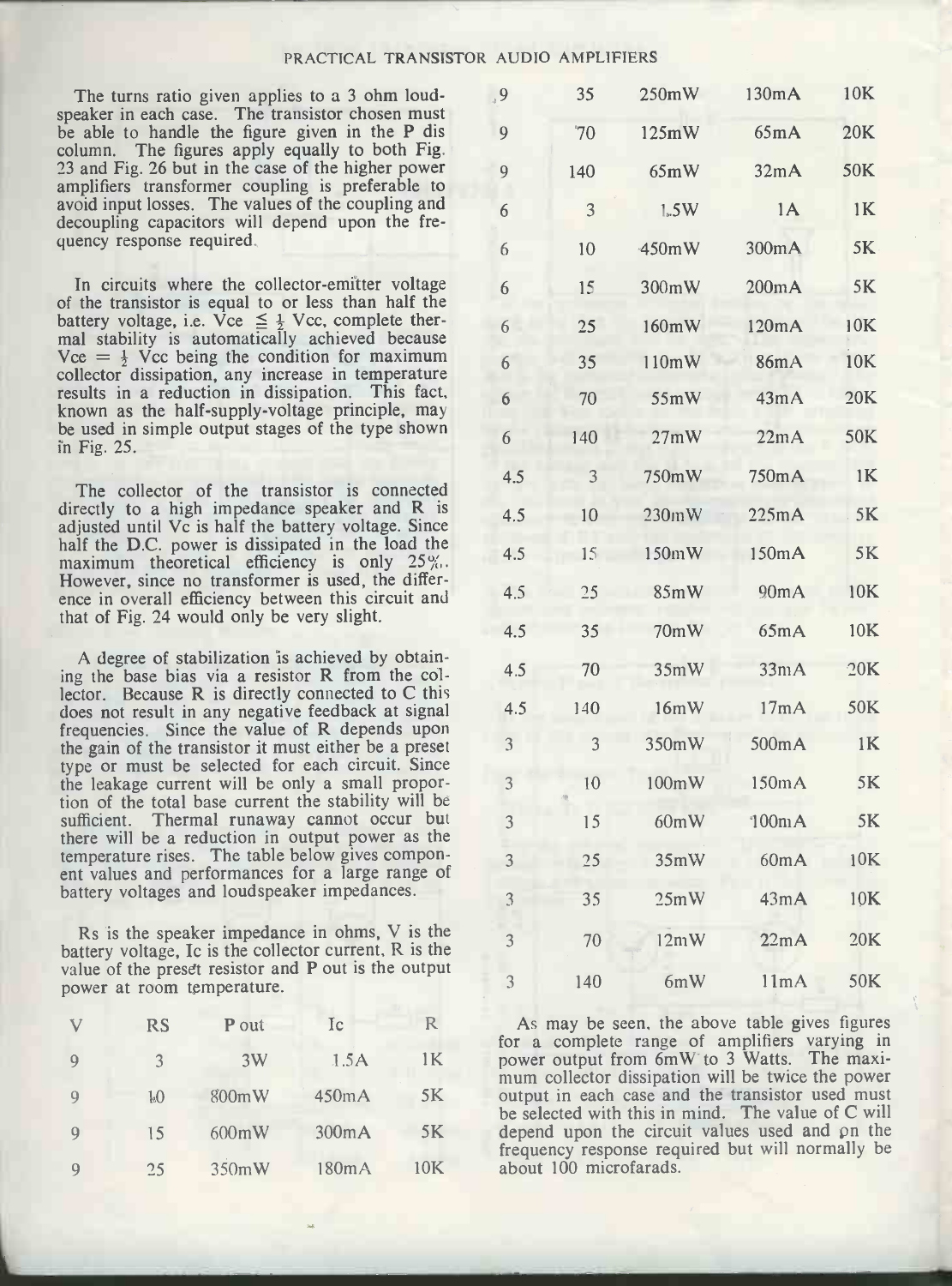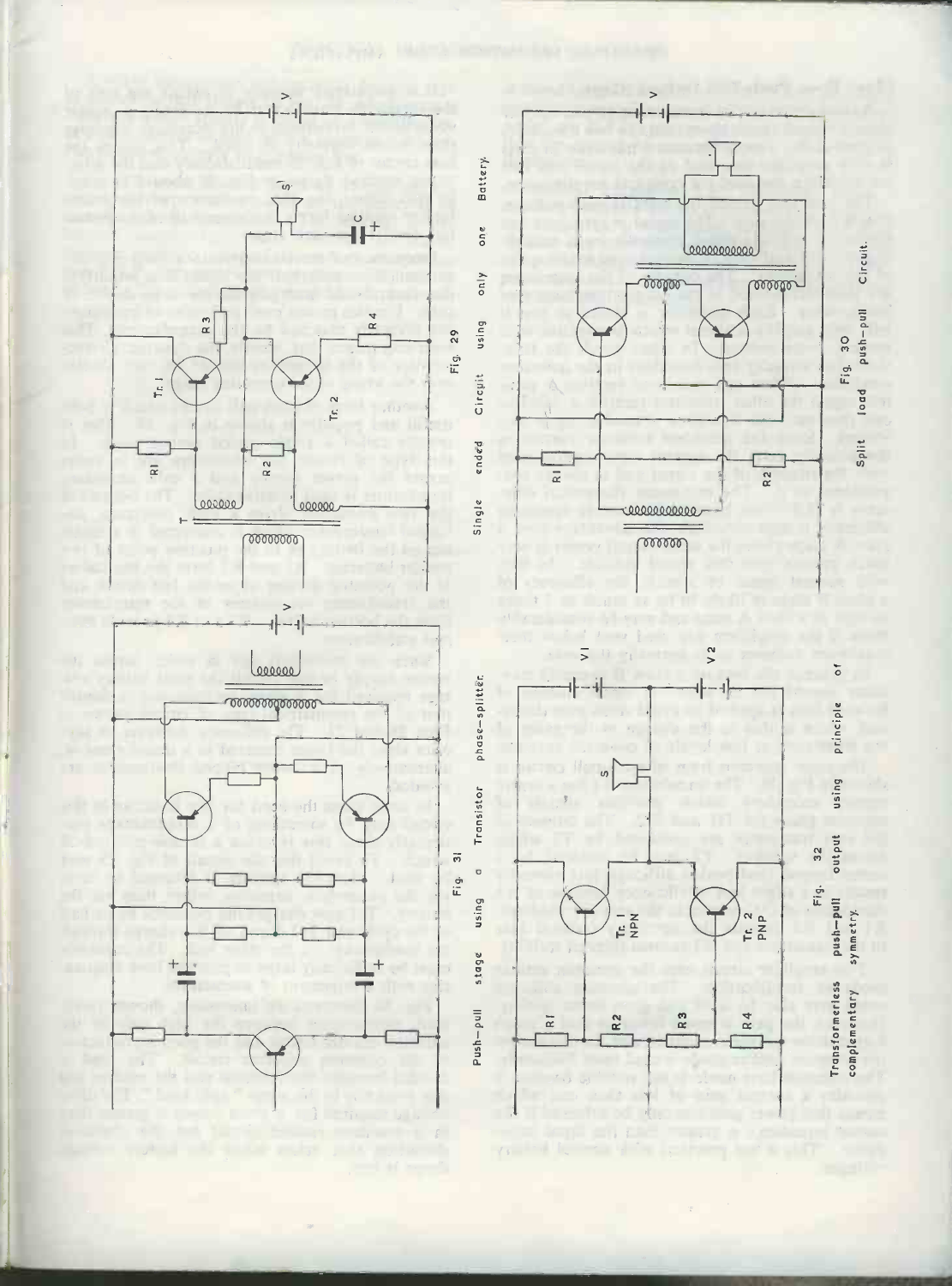#### $Class B - Push$ -Pull Output Stage

class B output stages always require two transistors in push-pull. This is because a transistor in class

are therefore required for complete amplification.<br>The principle behind the class B push-pull circuit is a simple one. The signal is split into two signals of opposite phase, normally by a suitable tial divider for each stage.<br>
transformer, and each of these is used to drive one Since each of the transistors in a push-pull cirof the transistors. The outputs of the transistors and each of the transistors are then recombined in the output transformer or that they should both provide the same degree of loudspeaker. Each transistor is biased so that it gain. For this reason push-pull pairs of transistors will only amplify a signal which is negative with are normally matched by the manufacturer. This will only amplify a signal which is negative with respect to its emitter. In other words the tran-<br>sistor has virtually zero base bias in the quiescent condition. When one transistor receives a posi- over the whole of the operating range. tive signal the other transistor receives a negative<br>one thus only one transistor is conducting at any useful and popular is shown in Fig. 28. This is instant. Since the quiescent collector current is theoretically zero, the current consumption rises theoretically zero, the current consumption rises in this type of circuit the transistors are in series with the strength of the signal and is always pro-<br>portional to it. The maximum theoretical effic-<br>transformer is used iency is 78.5% but, because the average operating efficiency is also very high. the advantage over a class A stage giving the same output power is very much greater than this would indicate. In fact, with normal music or speech, the efficiency of of the potential divider as in the last circuit and a class B stage is likely to be as much as 5 times as high as a class A stage and may be considerably more if the amplifiers are used well below their mal stabilization.<br>maximum volumes as is normally the case. Since the tran<br>In practice the bias on a class B operated tran-<br>power supply in

sistor should not be zero. A small amount of forward bias is applied to avoid cross over distorthe transistors at low levels of collector currents.

shown in Fig. 26. The transformer T1 has a centre tapped secondary which provides signals of opposite phase for Tr1 and Tr2. The outputs of the two transistors are combined by T2 which drives the speaker. T2 may be replaced by a centre tapped loudspeaker although this normally results in a slight loss of efficiency because of the dissipation of D.C. power in the speaker windings. dissipation of D.C. power in the speaker windings. battery. Tr1 now charges the capacitor on its half<br>R1 and R2 provide the necessary forward bias of the cycle and Tr2 draws off this charge through to the transistors and R3 ensures thermal stability.

This amplifier circuit uses the common emitter must be sufficiently large to pass the base frequen-<br>mode of amplification. The common collector cies with a minimum of attenuation.<br>mode may also be used and gives better qua mode may also be used and gives better quality. Fig. 30 illustrates an interesting, though rarely However, the gain is much lower so that a much used, compromise between the high gain of the higher drive voltage is required and for this reason the common emitter mode is used most frequently. the common emitter mode is used most frequently. So the common collector circuit. The load is<br>The common base mode is not suitable because it divided between the collector and the emitter and provides a current gain of less than one which means that power gain can only be achieved if the output impedance is greater than the input impedance. This is not practical with normal battery voltages.

As was stated in the introduction to this chapter the interstage transformer by accepting a higher B only amplifies one half of the signal and two<br>are therefore required for complete amplification. In native method shown in Fig. 27 should be used. It is sometimes possible to reduce the cost of value of D.C. resistance in the secondary windings than would normally be used. This makes the bias circuit of Fig. 26 unsatisfactory and the alter-In this circuit the D.C. resistance of the transformer winding forms the lower half of the potential divider for each stage.

> cuit amplifies only half the signal it is important gain. For this reason push-pull pairs of transistors matching means that, ideally, the dynamic characteristics of the transistors should be very similar

> useful and popular is shown in Fig. 28. This is usually called a single ended output stage. In across the power supply and a split secondary transformer is used to drive them. The outputs of the two transistors drive a high resistance, untapped loudspeaker which is connected to a centre tap on the battery or to the junction point of two similar batteries. R1 and R2 form the top halves the transformer secondaries of the transformer form the bottom halves. R3 and R4 provide ther-

tot ward blas is applied to avoid cross over distor-<br>that of the symmetrical type of circuit shown in<br>tion which is due to the change in the gains of Figs. 26 and 27. The efficiency however is supe transistors at low levels of collector currents.<br>The most common form of push-pull circuit is alternatively in a centre tanned loudspeaker are Since the transistors are in series across the power supply in this circuit the total battery voltage required for a given performance is double Figs. 26 and 27. The efficiency, however, is supalternatively, in a centre tapped loudspeaker are avoided.

> In some cases the need for two batteries in this circuit may be something of a disadvantage particularly since this involves a double -pole on -off switch. To avoid this the circuit of Fig. 29 may be used. Here the speaker is returned to earth via the electrolytic capacitor rather than via the of the cycle and Tr2 draws off this charge through the loudspeaker on the other half. The capacitor

> used, compromise between the high gain of the common emitter circuit and the good reproduction divided between the collector and the emitter and this gives rise to the name " split load ". The drive voltage required for a given output is greater than in a common emitter circuit but the crossover distortion that arises when the battery voltage drops is less.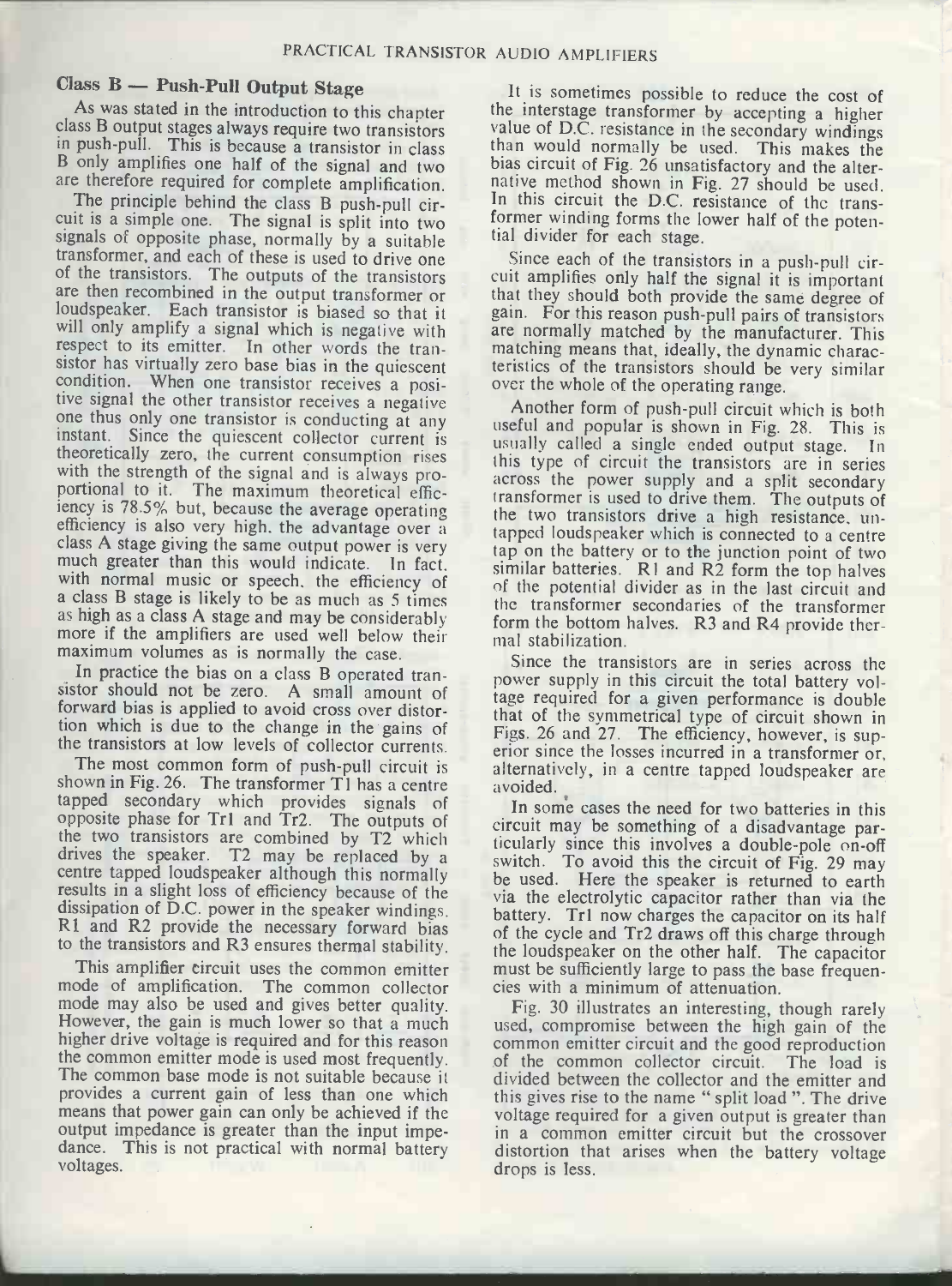**March 19 March 19 Service** 

**LE MEJ MT (ATM MO DAT TIME TIME** 

The limit of this system with the first state of **NEW ORDER RESIDENCE STORES** 

England on the Consultant of

**HATALO AND ARREST TO FAIL** 

THE HIT LI WILL BE THE THE LIBRARY

CHECK PERIOD WITH A DELIVERED

a part of the problem of her transferred and

Another rarely used but perfectly feasible type is based on the fact that a cut off P.N.P. transistor of circuit is that shown in Fig. 31 which uses a requires a negative signal to cause it to conduct transistor phase splitter in place of a transformer. If a loudspeaker is used with a centre tap the cir-<br>cuit becomes entirely transformer free.<br>themselves

Fig. 32 shows another form of transformerless<br>push-pull output stage based on the principle of contains complete circuit diagrams, with componcomplementary symmetry. The circuit is extremely simple but rather difficult to realise<br>because matched pairs of transistors comprising of up to  $10 \text{mW}$ ,  $100 \text{mW}$ ,  $1$  watt and 20 watts outone P.N.P. and one N.P.N. type are still hard to obtain. The principle of operation of the circuit

**Allen Barbara (1989)** 

 $\frac{1}{2} \left( \frac{1}{2} \right) \left( \frac{1}{2} \right) \left( \frac{1}{2} \right) \left( \frac{1}{2} \right) \left( \frac{1}{2} \right) \left( \frac{1}{2} \right) \left( \frac{1}{2} \right) \left( \frac{1}{2} \right) \left( \frac{1}{2} \right) \left( \frac{1}{2} \right) \left( \frac{1}{2} \right) \left( \frac{1}{2} \right) \left( \frac{1}{2} \right) \left( \frac{1}{2} \right) \left( \frac{1}{2} \right) \left( \frac{1}{2} \right) \left( \frac$ 

**ANTIQUE ANTIQUE** 

is based on the fact that a cut off P.N.P. transistor whilst an N.P.N. type requires a positive signal themselves.

Practical Transistor A.F. Amplifiers Book 2 ent values, for a wide range of amplifiers. It is divided into four sections dealing with amplifiers put respectively. There is also a chapter dealing with available transistors.

 $\mathbf{L} = \mathbf{L} + \mathbf{L} + \mathbf{L} + \mathbf{L} + \mathbf{L} + \mathbf{L} + \mathbf{L} + \mathbf{L} + \mathbf{L} + \mathbf{L} + \mathbf{L} + \mathbf{L} + \mathbf{L} + \mathbf{L} + \mathbf{L} + \mathbf{L} + \mathbf{L} + \mathbf{L} + \mathbf{L} + \mathbf{L} + \mathbf{L} + \mathbf{L} + \mathbf{L} + \mathbf{L} + \mathbf{L} + \mathbf{L} + \mathbf{L} + \mathbf{L} + \mathbf{L} + \mathbf{L} + \mathbf$ 

**Final Ave., 2014.00**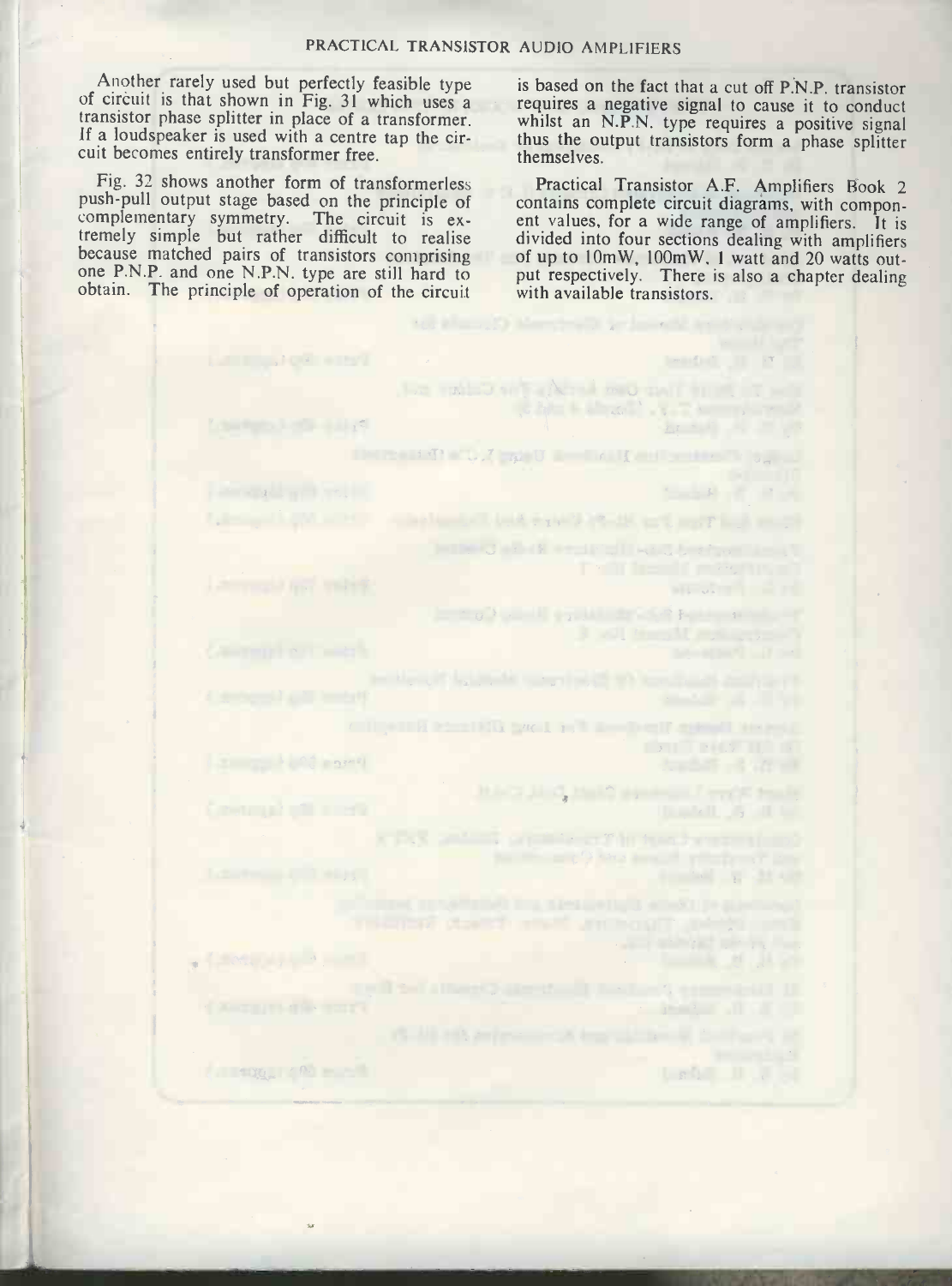## FORTHCOMING NEW BOOKS IN THIS SERIES

| Second Book of Hi-Fi Loudspeaker Enclosures<br>By B. B. Babani                                                                          | Price 60p (approx.)  |
|-----------------------------------------------------------------------------------------------------------------------------------------|----------------------|
| Handbook of Integrated Circuits (I.C's) Equivalents<br>and Substitutes<br>By B. B. Babani                                               | Price 60p (approx.)  |
| Handbook of Electronic Circuits For The Amateur<br>Photographer<br>By B. B. Babani                                                      | Price 50p (approx.)  |
| Constructors Manual of Electronic Circuits for<br>The Home<br>By B. B. Babani                                                           | Price 50p (approx.)  |
| How To Build Your Own Aerials For Colour and<br>Monochrome T.V. (Bands 4 and 5)<br>By B. B. Babani                                      | Price 40p (approx.)  |
| Gadget Construction Handbook Using I.C's (Integrated<br>Circuits)                                                                       |                      |
| By B. B. Babani                                                                                                                         | Price 60p (approx)   |
| Hints And Tips For Hi-Fi Users And Enthusiasts                                                                                          | Price 50p (approx.)  |
| Transistorised Sub-Miniature Radio Control<br>Construction Manual No. 1<br>By L. Pericone                                               | Price 75p (approx.)  |
| Transistorised Sub-Miniature Radio Control<br>Construction Manual No. 2<br>By L. Pericone                                               | Price 75p (approx.)  |
| Practical Handbook Of Electronic Musical Novelties<br>By B. B. Babani                                                                   | Price 50p (approx.)  |
| Aerials Design Handbook For Long Distance Reception<br>On All Wave Bands<br>By B. B. Babani                                             | Price 50p (approx.)  |
| Short Wave Listeners Giant Data Chart<br>By B. B. Babani                                                                                | Price 35p (approx.)  |
| Constructors Chart of Transistors, Diodes, FET's<br>and Thyristor Bases and Connections<br>By M. H. Babani                              | Price 25p (approx.)  |
| Handbook of Diode Equivalents and Substitutes including<br>Zener Diodes, Thyristors, Diacs, Triacs, Rectifiers<br>and Photo Diodes etc. |                      |
| By B. B. Babani                                                                                                                         | Price $60p$ (approx) |
| 21 Elementary Practical Electronic Circuits for Boys<br>By B. B. Babani                                                                 | Price 40p (approx.)  |
| 29 Practical Novelties and Accessories for Hi-Fi<br>Equipment                                                                           |                      |
| By B. B. Babani                                                                                                                         | Price 60p (approx.)  |

**All Property** 

 $\mathbf{L}$ 

I

m.